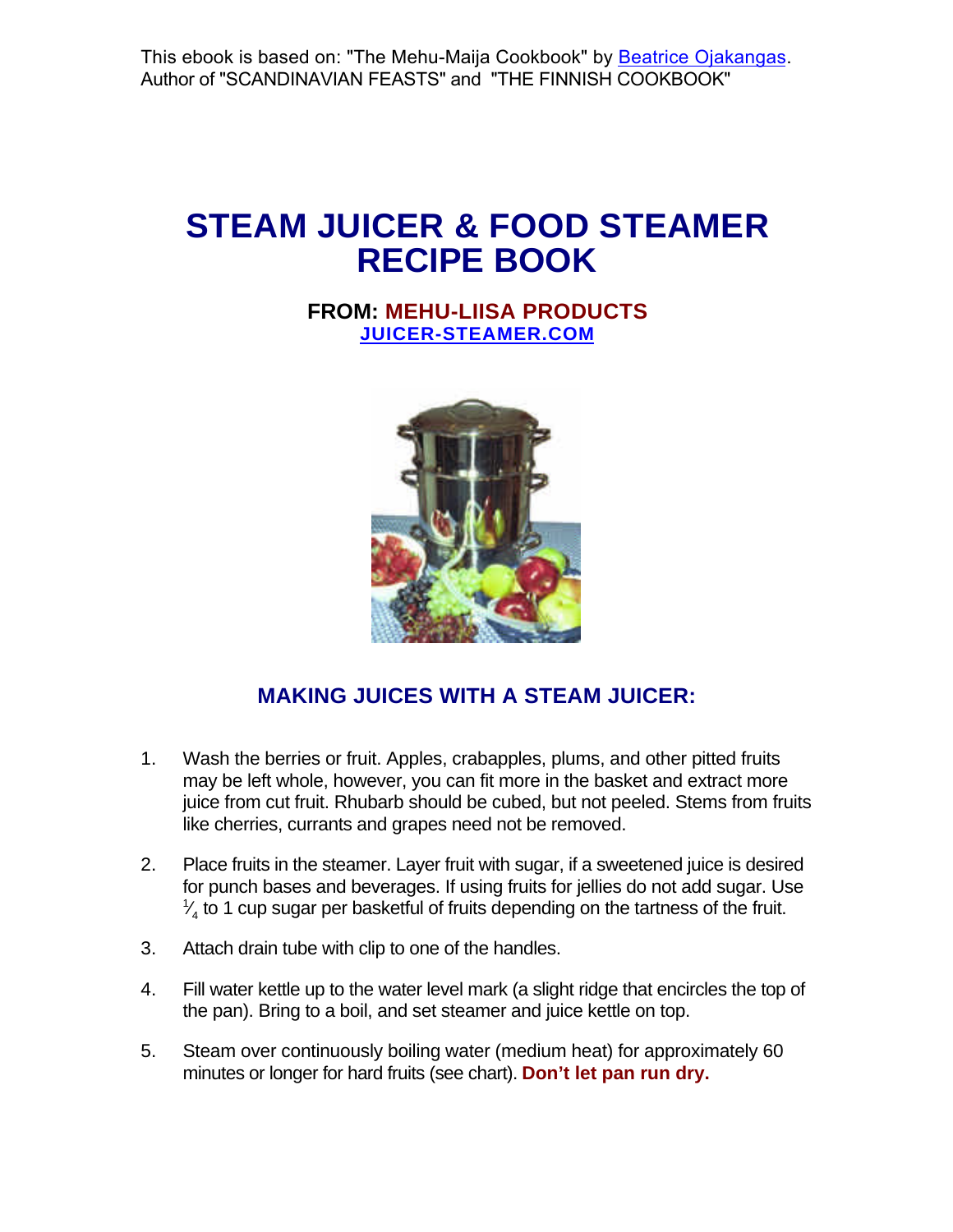- 6. Have sterilized bottles ready for sealing, or have canning jars with two-part lids hot ready for sealing. You may keep the lids in a pan of simmering water and the bottles or jars stored in the oven with the temperature set just under 200°F until you are ready to fill them with hot juice. Place hot jar or bottle in a plastic beverage pitcher or hold in a saucepan while draining hot liquid into it, being careful not to burn yourself!
- 7. Immediately top jars with lids filling the container to an inch or less of the top. Wipe top of jar clean and place lid on with sealing composition next to the glass; screw the band on firmly. Set apart on rack or folded cloth, out of draft to cool. Store upright in a cool, dark place.

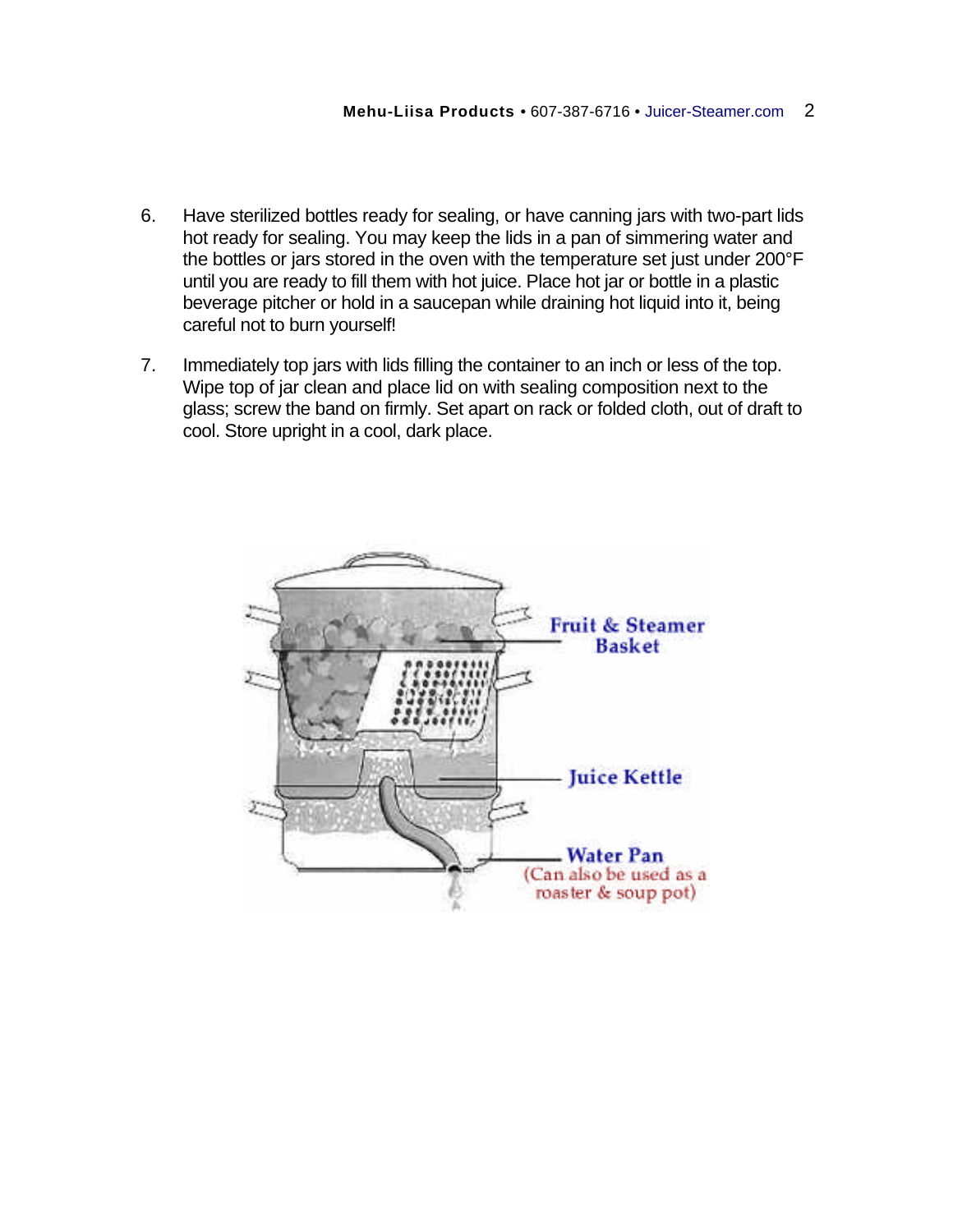## **TIME AND YIELD CHART FOR FRUITS STEAMED** AT MEDIUM TO HIGH SIMMER

| Apples                                                                                                                                                                            | $1\frac{1}{2}$ to 2 hours | Yields approximately 3-4<br>quarts per 10 pounds of<br>fruit                                                   |
|-----------------------------------------------------------------------------------------------------------------------------------------------------------------------------------|---------------------------|----------------------------------------------------------------------------------------------------------------|
| Apricots, ripe <sup>*</sup>                                                                                                                                                       | 1 to $1\frac{1}{2}$ hours | Yields 1 to $1\frac{1}{2}$ cups juice<br>per pound, depending on<br>juiciness of fruit ripeness<br>when picked |
| Berries <sup>*</sup> soft, blueberries,<br>blackberries, red and black<br>currants, dew berries,<br>elderberries,<br>gooseberries,<br>huckleberries, raspberries,<br>strawberries | 60-80 minutes             | Yields 2-3 cups per quart<br>of most berries,<br>depending on natural<br>juiciness and ripeness                |
| <b>Chokecherries</b>                                                                                                                                                              | 60 minutes                | Yields 2-3 cups per quart                                                                                      |
| Cherries <sup>*</sup> black or red                                                                                                                                                | 60 minutes                | Yields about 2 cups per<br>quart, depending on<br>ripeness and juiciness                                       |
| Crabapples                                                                                                                                                                        | $1\frac{7}{2}$ hours      | Yields 3-4 quarts per 10<br>pounds of fruit (1<br>basketful, large juicier)                                    |
| Cranberries <sup>+</sup>                                                                                                                                                          | 60 minutes                | Yields $1\frac{1}{2}$ cups per<br>quart of berries                                                             |
| <b>Grapes</b>                                                                                                                                                                     | 60 minutes                | Yields 2-3 cups per<br>quart, much depending on<br>ripeness and juiciness                                      |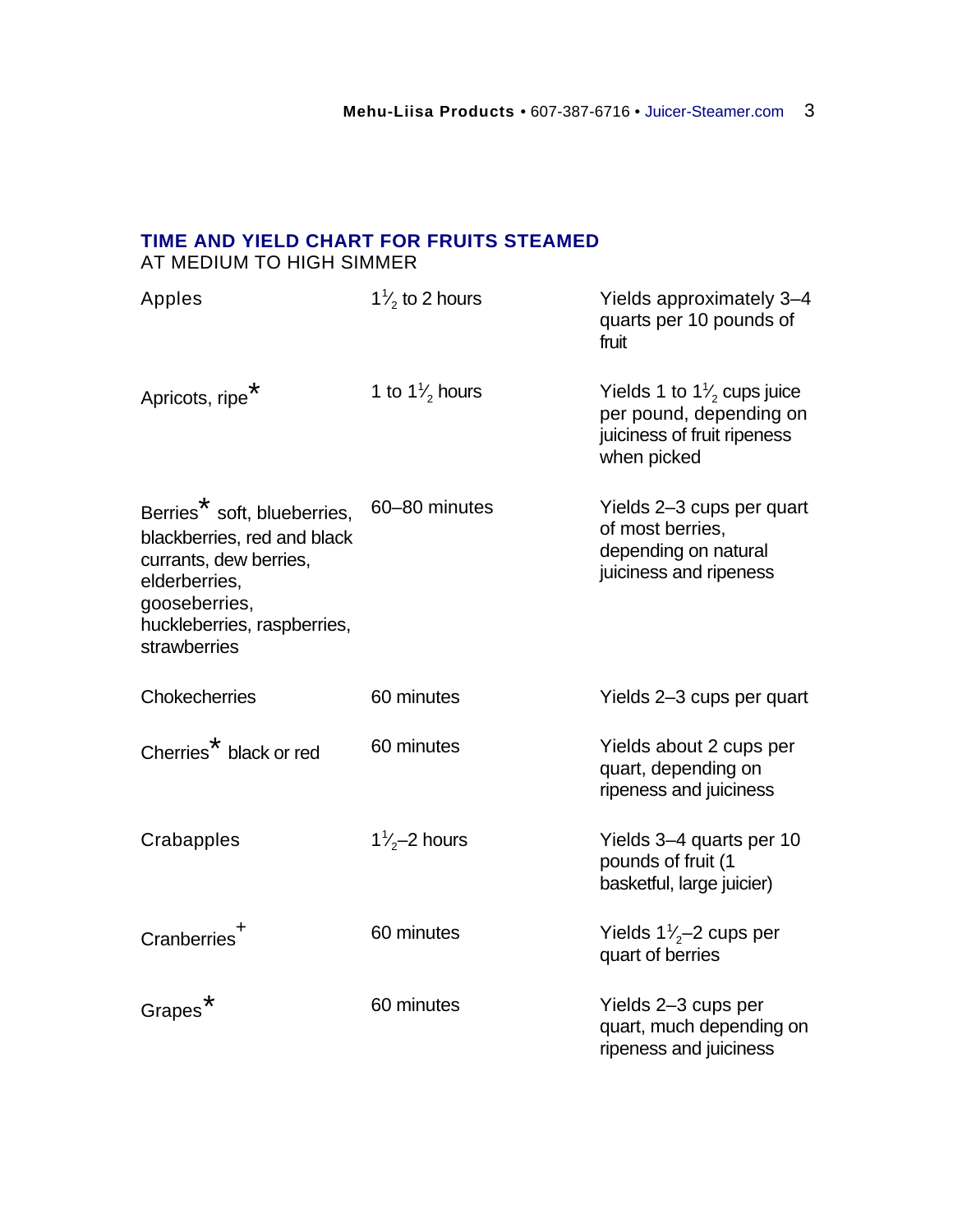| * +<br>Peaches          | 60-90 minutes             | Yields $1-1\frac{1}{2}$ cups juice<br>per pound           |
|-------------------------|---------------------------|-----------------------------------------------------------|
| Pears <sup>*+</sup>     | $1\frac{7}{2}$ to 2 hours | Yields $1-1\frac{1}{2}$ cups per<br>pound of fruit        |
| Rhubarb <sup>*</sup>    | $1\frac{7}{2}$ hours      | Yields $1\frac{7}{2}$ cups juice<br>per quart diced fruit |
| Plums <sup>*</sup> wild | 60-90 minutes             | Yields 1–2 cups per<br>pound                              |
| Plums <sup>*</sup> blue | 60-90 minutes             | Yields 1–2 cups per<br>pound                              |
| Tomatoes                | 60 minutes                | Yields 1–2 cups per<br>pound                              |

\* Add  $\frac{1}{2}$  to 1 cup sugar per steamer basket of fruit, depending on your taste and ⁄ whether the juice will be used as a beverage or punch base. To add sugar, layer fruit in Mehu-Maija basket and sprinkle sugar over the top.

+ Pulp left in basket may be put through a food mill or pureed and used for jam. See recipes given later in this booklet.

NOTE: Along with the juice extracted from the fruit, there is some condensation of water mixed in the juice. To reduce the amount of water falling into the juice, do not lift the lid unless necessary. Juice is extracted the quickest and with less condensation when water is kept rapidly boiling. **CAUTION: Do Not Boil the Pan Dry!**

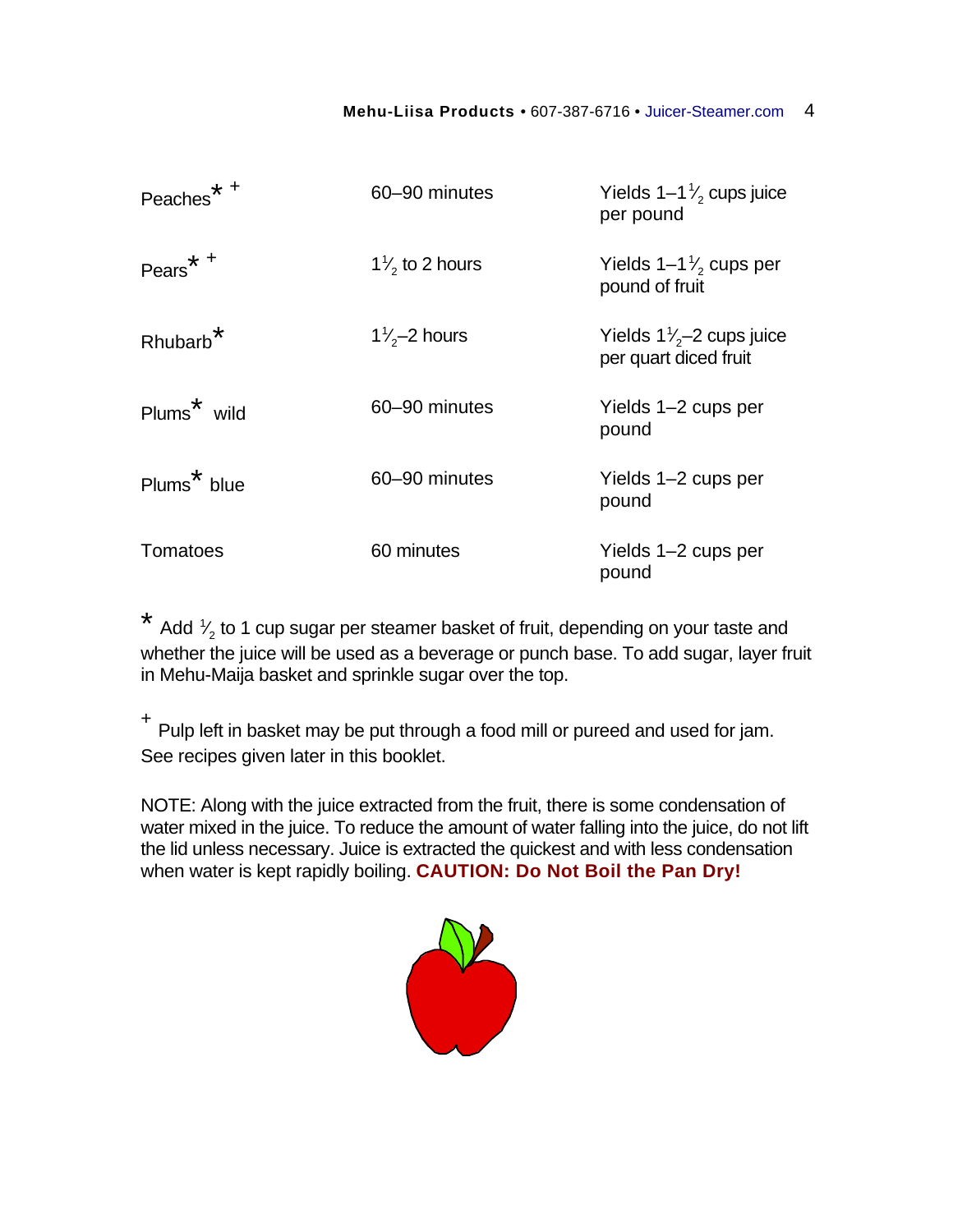#### **WHAT CAN YOU DO WITH THE JUICE?**

To get started, we give recipes for juices, jellies, syrups, punches, fruit soups, puddings, and other basic uses. You may wish to bottle unsweetened juice when the fruits are abundant and make jellies later when the big rush is off, to save storage space, and to distribute the cost of jelly making throughout the year.

Juices may be used for winemaking. Follow directions in winemaking books and pamphlets for the use of clear juice. However, one person we know extracts the juice from fruit for his children to drink, then uses the remaining pulp to begin a must for winemaking. Smart!

You can make all sorts of vegetable juices, too. Extra cabbage, onions, tomatoes, and such, when in season, can be combined to make vegetable bouillons and can later be used in soups, stocks, sauces, etc. To make a pulpy juice, all you need to do is stir the vegetables in the steamer basket periodically while you are steaming them. The remaining pulp makes an excellent puree to be used in spaghetti sauces, thick soups, meat mixtures, and even casseroles.



#### **AN ALL-PURPOSE STEAMER**

Before you get the notion that Mehu-Liisa is just for juice-making, we want to introduce some other ideas. Steamed foods are becoming more and more popular because they are tastier and more nutritious. When you cook foods in steam, you don't leach out vitamins and minerals into the cooking liquid.

Mehu-Liisa is excellent for steaming vegetables to be served with a meal. You can cook a variety of vegetables at once, such as potatoes, carrots, parsnips, whole cauliflower, etc., and each comes out perfectly done with its own distinctive flavor. In **one** pot. In about 20 minutes! Saves pot washing, time, and energy!

That isn't **all** you can do with Mehu-Liisa. Use it for steaming holiday puddings, making brown bread, cooking home-made sausages, cooking Polish or bratwurst, or other favorite sausages, corned beef, chicken, fish, and shellfish, too. Vegetables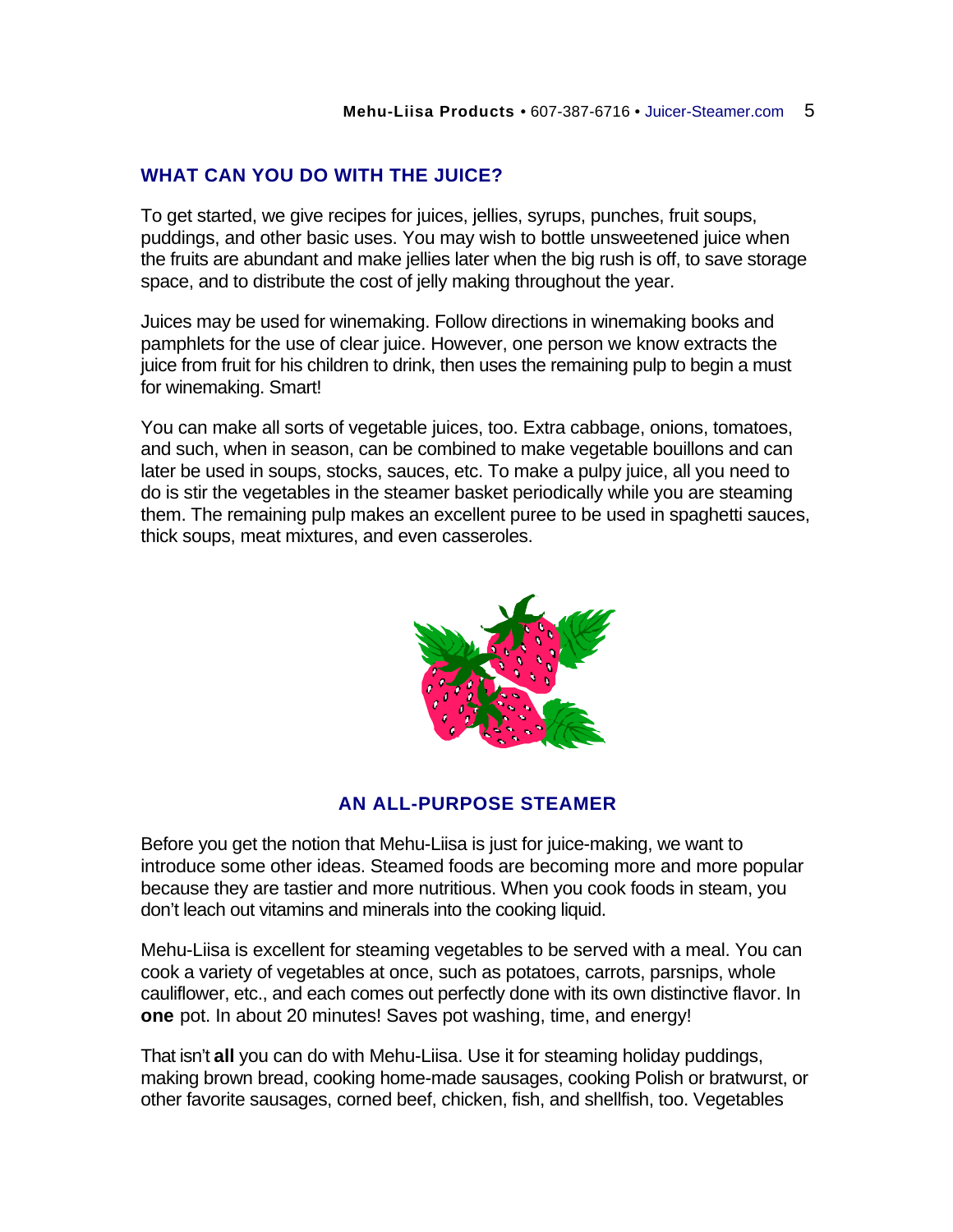can be steamed right along with the meats by adding them to the pot during the last 20 minutes of cooking. (Imagine what you can do on a camping trip with just one burner!)

Further on in this book we give several recipes to illustrate some of the basics we've mentioned.

## **RECIPES FOR JUICES AND FRUITS**

The following group of recipes is by no means all inclusive. They simply illustrate what you **can** do with Mehu-Liisa, and we hope you take off from there.

Basically, you'll find that juice making is a much more convenient, simpler, cleaner process than it ever used to be by the old jelly bag method. And you have more options. You need not use juices just for jelly. You can bottle them, sugared or not, and use them later for beverages. We often have opened a variety of juices and had a "tasting party," serving the juices with cheese and crackers. Sometimes, for a quick dessert, I will make a fruit pudding using one of the juices, or a combination of juices when you have some left from the juice tasting party. See the basic recipes for ideas and directions.

It is simple to make applesauce using Mehu-Liisa. Simply cut up the apples and steam until soft, then put through strainer or food mill to strain out seeds and cores. Reheat with some of the juice that was extracted, or add juice back to sauce and boil down until thickened, then seal in canning jars.



### **SPICED APPLE JUICE**

10 pounds apples, hard, ripe, juicy varieties (may be windfalls)

1 cup sugar (optional), omit if apples are to be used for jelly

10 whole cloves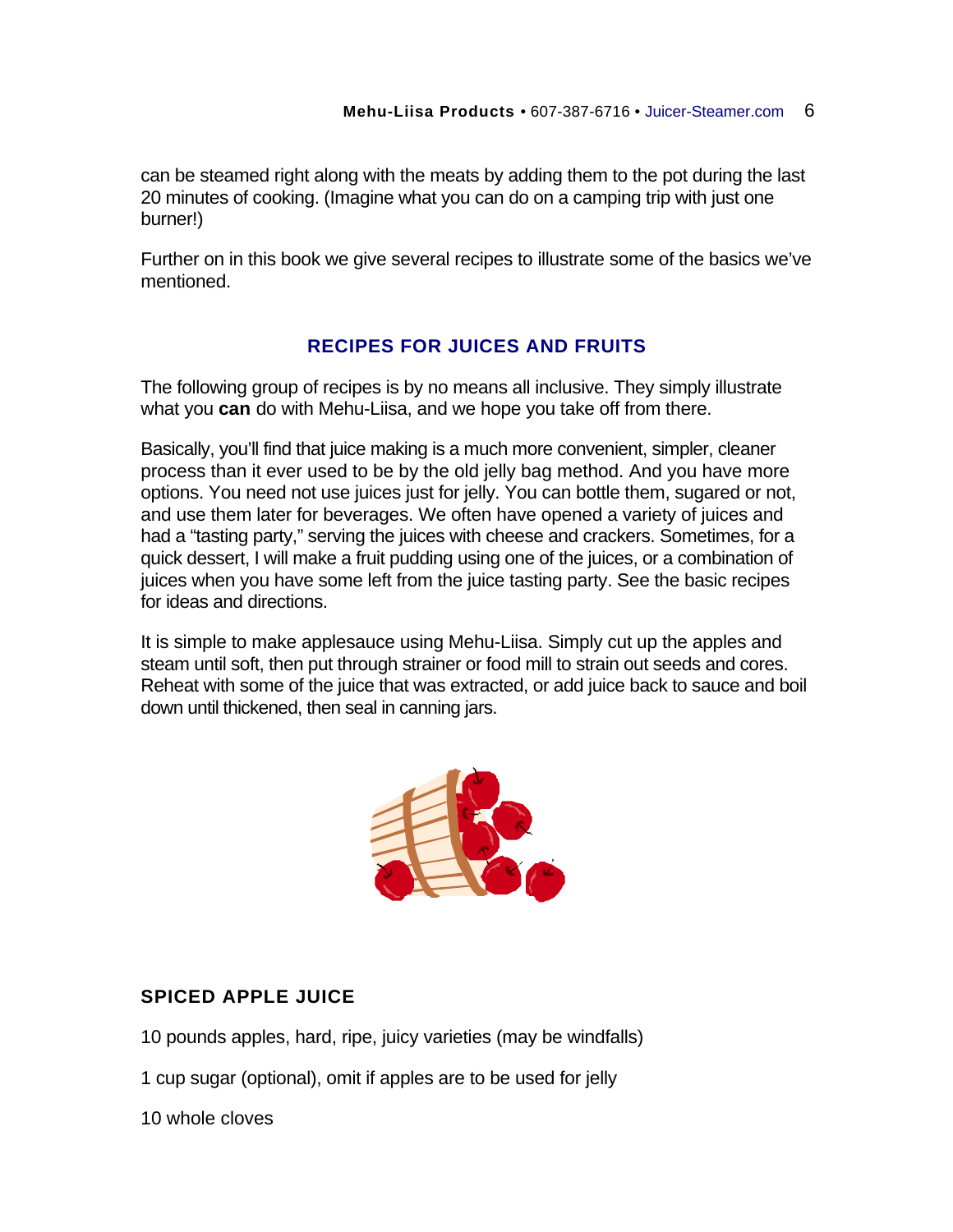#### 2 cinnamon sticks

#### 4 whole allspice

Wash the apples and remove leaves or other debris. Apples need not be cut up, however, you get more juice from cut fruit and you fit more into the steamer basket, too. Sprinkle with sugar if used, add the cloves, cinnamon sticks and allspice. Top with second half of the apples. Cover and steam over rapidly boiling water for 1 $\frac{1}{2}$  to ⁄ 2 hours or until apples have turned into a tasteless, colorless mush. Extract juice into hot sterilized bottles or jars and top with bottle caps or two-part lids. Or use immediately for some of the following recipes.

FOR PLAIN APPLE JUICE: Omit spices.

#### **APPLE CRANBERRY PUNCH**

Combine 3 cups chilled apple juice, 2 cups chilled cranberry juice and 1 bottle (1 quart) chilled ginger. Serve over ice cubes in punch cups and garnish with sliced orange.

#### **HOT APPLE PUNCH**

Heat spiced apple punch. Top with a dab of butter and serve.

### **APPLE GRAPE PUNCH**

Make the above apple cranberry punch using grape juice in place of cranberry juice.

#### **CHERRY JUICE**

10 pounds tart, sweet, red or black cherries

1 cup sugar (optional), omit if using juice for jelly

Wash cherries, removing any debris. Put into steamer basket. Sprinkle sugar over if used. Cover and steam over high heat for 1 hour. Drain hot juice into hot sterilized bottles or jars following standard directions. Seal with Mehu-Maija bottle caps or twopart lids as directed.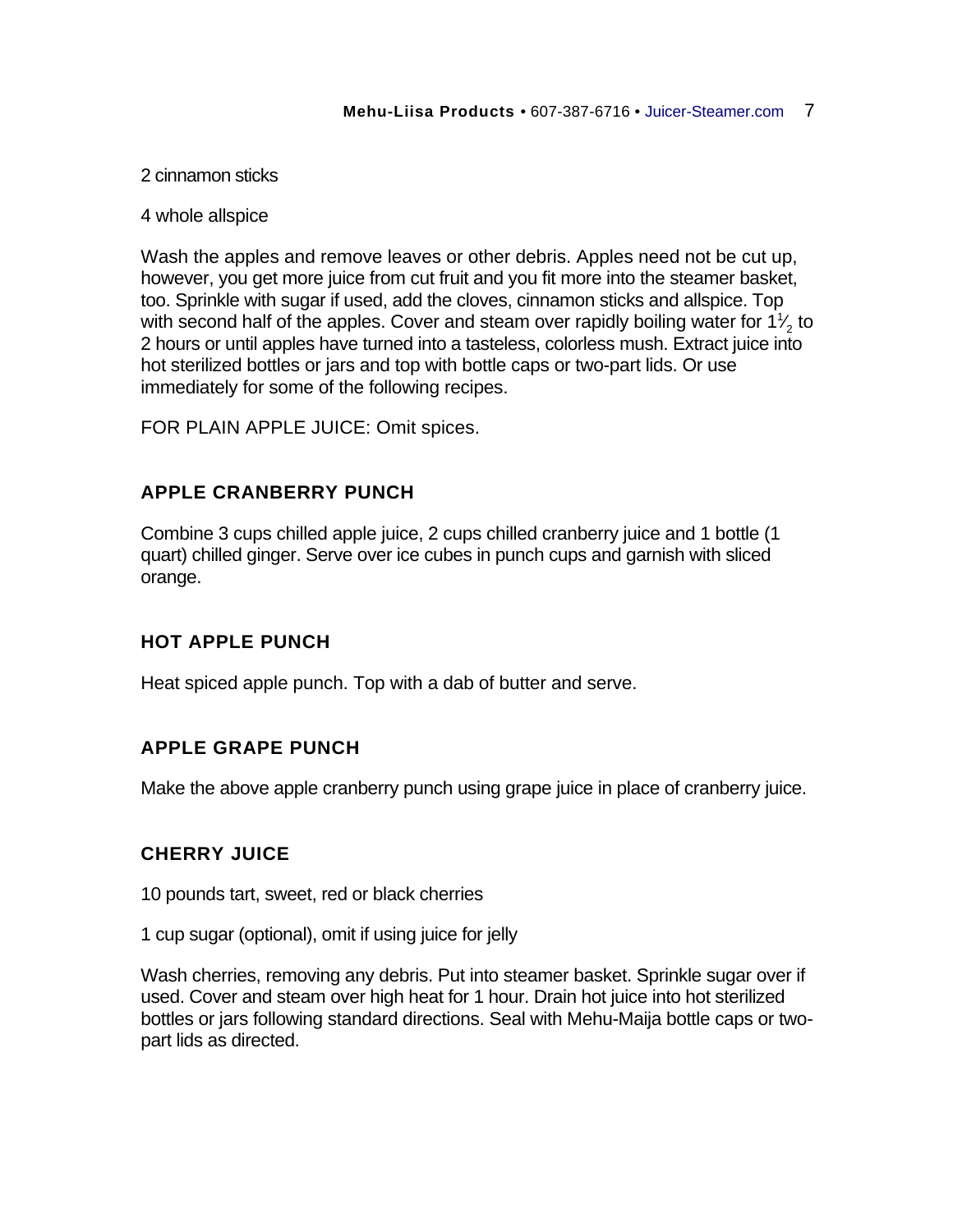## **CHERRY COCKTAIL**

Pour chilled cherry juice over ice cubes in cocktail glasses or punch cups. Add a drop of lemon juice, if desired.

## **CHERRY FRUIT SOUP**

2 cups cherry juice

2 tablespoons cornstarch

Sugar to taste

Combine cherry juice and cornstarch, adding sugar if desired. Bring to a boil, stirring, and cook until thickened and clear. Chill. Serve with whipped cream.

Variations: The above fruit soup may be made with cherry juice combined with other juices or with other juices in the same proportions.



### **CHOKECHERRY JUICE**

10 pounds chokecherries

Wash and clean the chokecherries and place in the steamer basket. Steam for 1 hour over high heat. Drain hot juice into sterilized hot bottles or canning jars, cap with Mehu-Maija bottle caps or with hot two-part lids.

Makes about  $3\frac{1}{2}$  quarts, depending on the juiciness of the berries. ⁄

### **CHOKECHERRY WINE**

Chokecherries are excellent for making a dry red wine. Follow directions in winemaking booklets and pamphlets. As winemaking is a long-time process requiring special utensils and techniques, we refer you to the specialized information sources.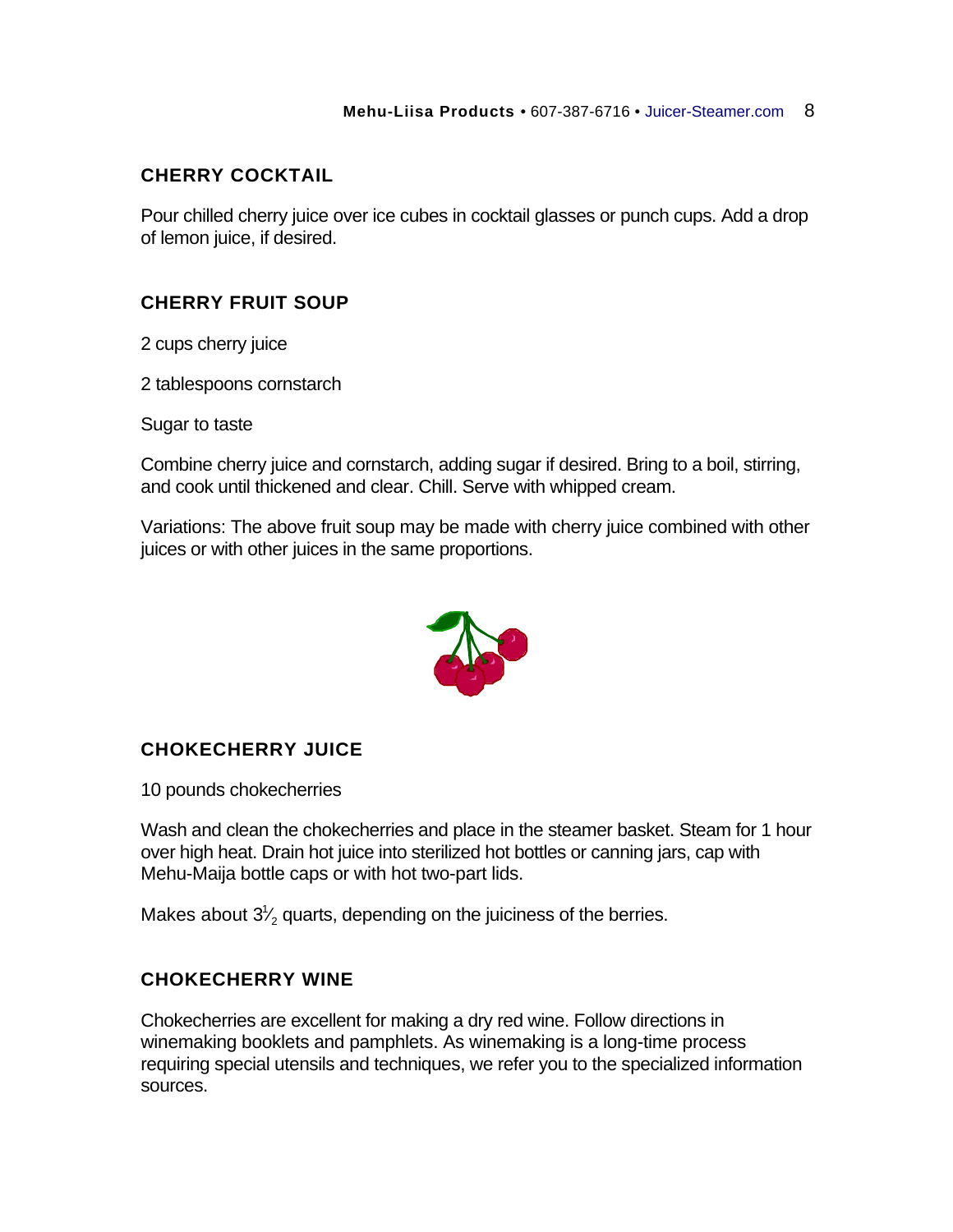## **CRABAPPLE JUICE**

10 pounds crabapples

Wash crabapples and remove leaves and debris. Place in steamer. Cover and steam over rapidly boiling water for two hours or until the pulp remaining in the basket is colorless and almost tasteless. Be sure to keep water pan filled. Drain off juice into hot sterilized bottles or jars, top with sterilized, hot bottle caps or lids, or use immediately for making jelly.

## **DOLGO CRABAPPLE JUICE RECIPES**

by Ross Reid, Branchton, Ontario

We have several Dolgo crabapple trees and making jelly from their juice, extracted in the M-L produces the most beautiful, rose coloured, brilliantly clear jelly we have ever seen. Here is our basic jelly recipe using the Dolgo crabapple juice, along with two variations, that receive rave reviews from anyone who has tasted them.

Since Dolgo crabapples contain plenty of pectin, it is simple to make jelly without adding commercial pectin.

- **Dolgo Crabapple Jelly**
- 1.75 liters dolgo crabapple juice from M-L
- 1430 grams granulated sugar

Pour juice into large stainless steel saucepan. Add sugar. Stir well to dissolve sugar. Bring to boil over high heat and boil until temperature reaches 8°F over the boiling point of water in your area (218°F here). Ladle into sterilized 250 ml Mason jars, affix lids and screwbands. Process in BWB for 5 minutes..

- **Basil Jelly**
- 1 liter dolgo crabapple juice from M-L
- 250 ml fresh basil leaves; coarsely chopped

800 grams granulated sugar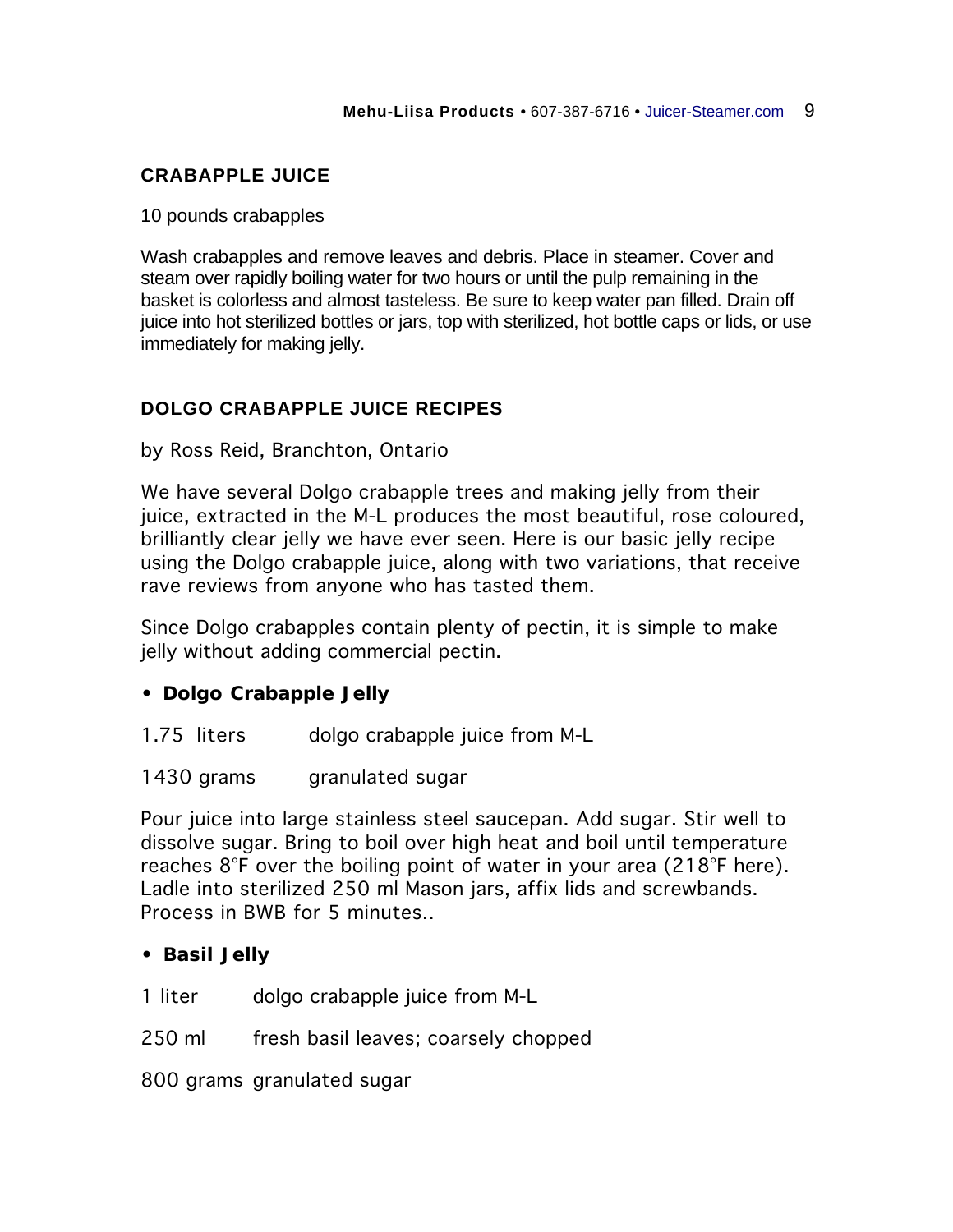Put basil leaves in a 1 liter measuring cup, pour about 750 ml hot Dolgo crabapple juice over and let steep for about 1 hour. Strain juice off basil leaves and make up quantity to 1 liter. Pour into stainless steel saucepan, add sugar and stir to dissolve completely.

Bring to boil over high heat and boil until temperature reaches 8°F over the boiling point of water in your area (218°F here). Ladle into sterilized 250 ml Mason jars, affix lids and screwbands. Process in BWB for 5 minutes.

- **Rosemary Jelly** (This jelly is fantastic with roast leg of lamb.)
- 1250 ml dolgo crabapple juice from M-L
- 250 ml fresh rosemary
- 1020 grams granulated sugar

Put rosemary in a 4 cup measuring cup, pour about 750 ml hot dolgo crabapple juice over and let steep for about 1 hour. Strain juice off rosemary and make quantity up to 1.25 liters. Pour into stainless steel saucepan, add sugar and stir to dissolve completely.

Bring to boil over high heat and boil until temperature reaches 8°F over the boiling temperature of water in your area (218°F here). Ladle into sterilized 1/2 pint Mason jars, affix lids and screwbands. Process in BWB for 5 minutes.

### **CINNAMON CRANBERRY JUICE**

6 pounds cranberries

2 sticks cinnamon

1 to  $1\frac{1}{2}$  cups sugar (optional); do not add if using juice for jelly ⁄

Put the cranberries, cinnamon and sugar into the steamer kettle. Steam for 1 hour. Drain hot juice into sterilized bottles or canning jars. Cap with bottle caps or two-part lids as directed earlier.

FOR PLAIN CRANBERRY JUICE: Omit cinnamon.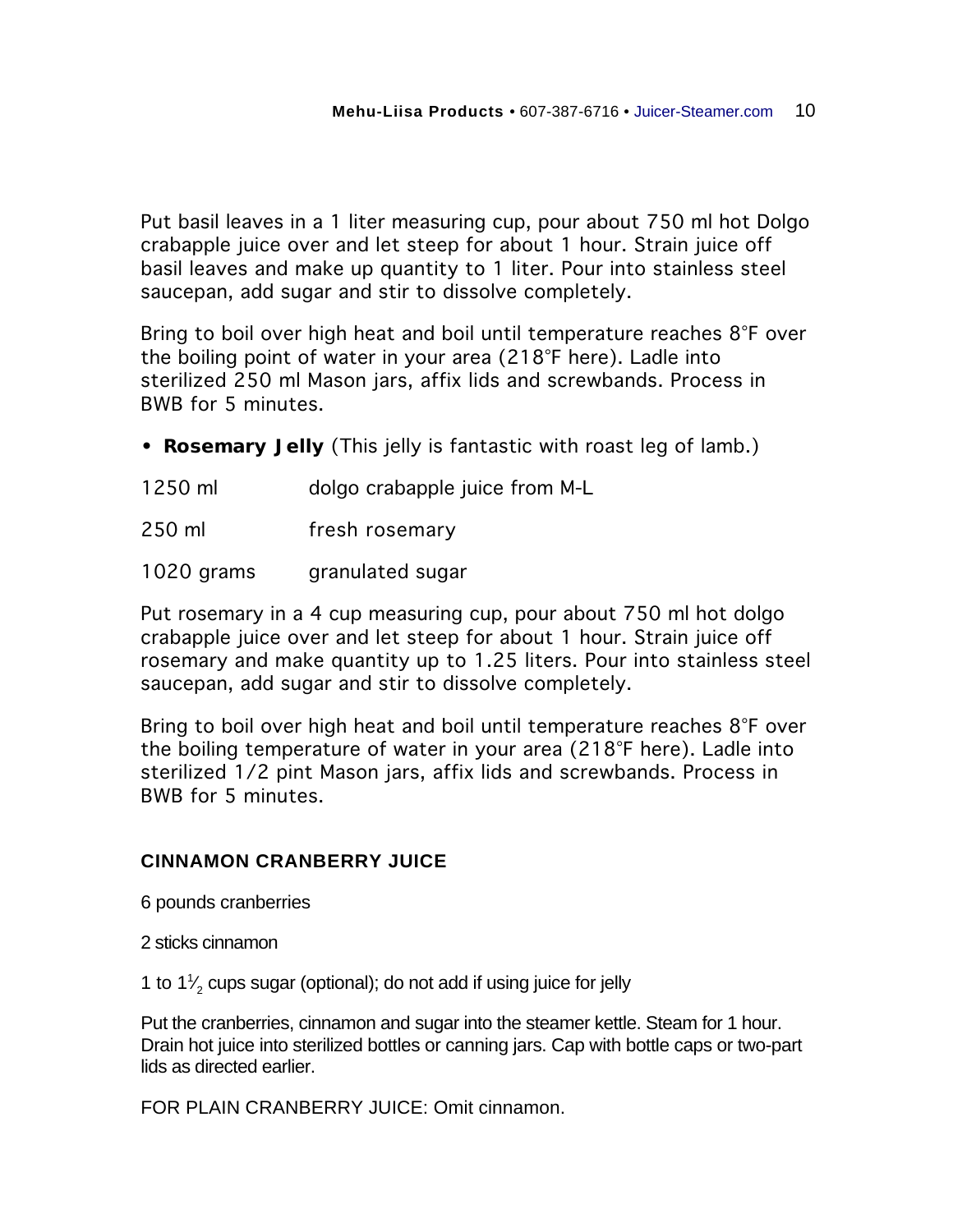## **CRANBERRY APPLE JUICE**

Use a combination of cranberries and apples in place of all cranberries in the steamer basket when making juice.

#### **CRANBERRY GRAPE JUICE**

Use a combination of cranberries and grapes in place of all cranberries in the steamer basket when making juice. Do not bottle juice until all juice has been extracted from the fruit to get an even blend.

### **FINNISH CRANBERRY WHIP**

1 cup boiling water

 $1<sup>1</sup>$ ⁄  $_2^{\prime}$  cups cranberry juice

1 ⁄  $\frac{1}{4}$  cup cream of wheat (instant)

1 ⁄  $_4^\prime$  cup sugar

Mix boiling water and cranberry juice in saucepan and add cream of wheat, stirring. Cook at low heat for 7 minutes; add sugar and cool, beating with a whisk until very light and fluffy. Pour into serving bowls and refrigerate. Serve with cream to pour over. Makes 6 servings.

### **GRAPE JUICE**

4 quarts (about 5 $\frac{1}{2}$  pounds) ripe grapes ⁄

Place cleaned grapes in steamer basket. Steam for 1 hour or until grapes are colorless and dry. Drain hot juice into sterilized hot bottles or canning jars. Cap with hot bottle caps or with two-part lids. Let cool on a rack set in a draft-free place. Makes approximately 2 quarts of juice depending on the juiciness of the grapes.

### **GRAPE JUICE COCKTAIL**

Pour grape juice over ice cubes, mixing half and half with lemon-flavored soda. Sweeten to taste, if necessary, however, the grape juice is usually sweet enough by itself with no sugar added.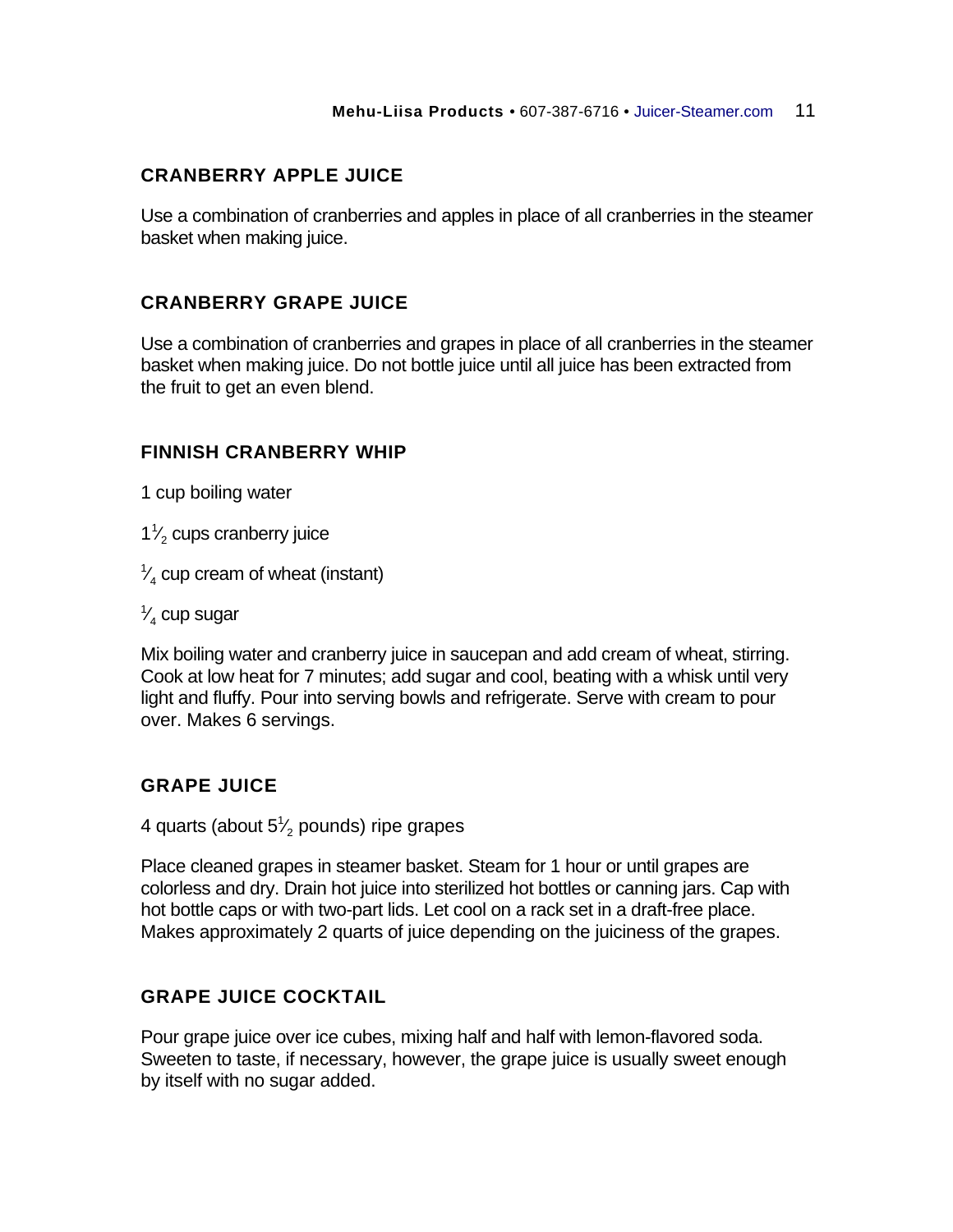# **PEACH JUICE**

5 pounds fresh ripe peaches, halved and pitted

1 cup sugar

Place peaches in steamer basket. Steam for  $1\frac{1}{2}$  hours or until the peaches look ⁄ "drained" and dry. Drain hot juice into sterilized hot bottles or hot canning jars. Cap with sterilized bottle caps or with two-part lids. Let cool on a rack set in a draft-free place. Makes approximately 2 quarts of juice. Use the remaining pulp for jam (see below).

## **PEACH AND RASPBERRY JUICE**

Use a combination of fresh raspberries, up to  $\frac{1}{2}$  the total fruit, mixed with the ⁄ peaches and proceed as directed above. This makes a delicious juice to serve as a beverage.

# **PEACH JUICE COCKTAIL**

Use the peach juice or peach and raspberry juice as a beverage poured over ice cubes, or mix with lemon-flavored soda in a punch bowl. Add lemon juice and orange slices if desired.

## **GINGER PEACH JAM**

Put pulp remaining from making peach juice into blender or run through a food mill. Measure. You should have 5 to  $5\frac{1}{2}$  cups pulp. Mix with 1 piece (about 1 inch cube) ⁄ grated fresh ginger, 1 tablespoon grated orange peel,  $\frac{1}{3}$  cup orange juice, 1 ⁄ cinnamon stick and 5 cups sugar. Cook over low heat until the mixture reaches 215°F on a candy thermometer. Pour into sterilized jars and seal. Makes about 8 jars of jam, 1 ⁄  $\frac{1}{2}$  pint size.

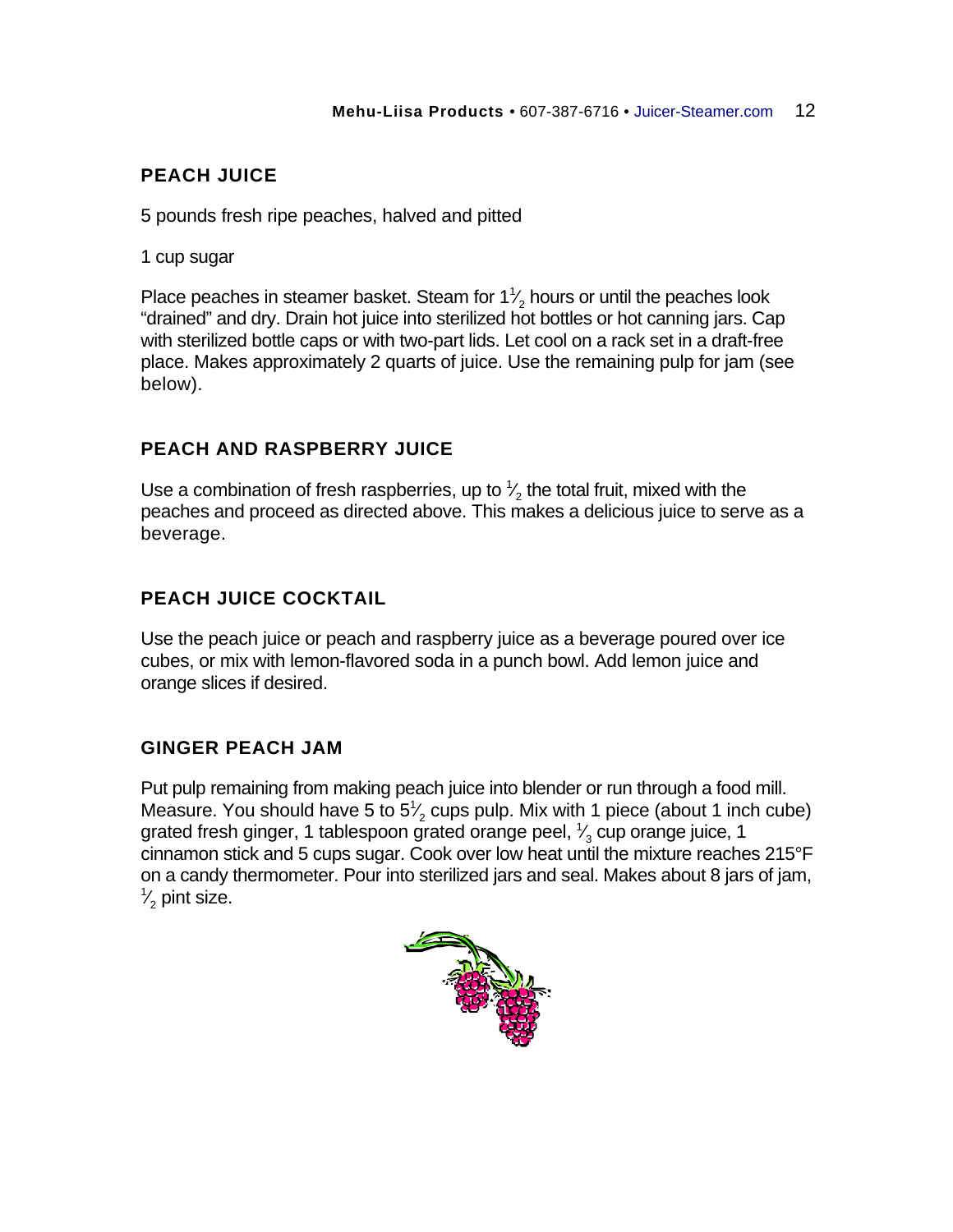## **RASPBERRY PEACH JAM**

Follow directions given for ginger peach jam, using the pulp remaining when making peach and raspberry juice. Put pulp through strainer first to remove seeds if desired.

## **PEAR JUICE**

6 pounds fresh ripe pears

2 cups sugar

Cut washed pears in half and place in steamer basket. Steam for 1 $\frac{1}{2}$  to 2 hours over ⁄ high heat (check to be sure water doesn't boil out of pan). Pears will look drained and dry. Drain hot juice into sterilized hot bottles or canning jars. Cap with Mehu-Maija bottle caps or two-part lids. Let cool on a rack set in a draft-free place. Makes about  $2<sup>1</sup>$ ⁄  $_2^\prime$  quarts juice depending on the juiciness of the pears. Use the pulp for making pear jam (recipe follows).

# **PEAR JUICE COCKTAIL**

Pour pear juice over ice cubes into cocktail glasses. Add a dash of lemon or lime juice. Pear juice is also delicious served for breakfast.

## **PEAR JAM**

Press pear pulp through a sieve or put through a food mill; measure; you should have about 6 cups of pulp. Blend with the juice and grated rinds of 1 orange and 1 lemon. Add 2 cinnamon sticks, 4 whole cloves,  $\frac{1}{2}$  teaspoon ground cinnamon and 5 ⁄ cups of sugar. Simmer over low heat, stirring, until candy thermometer reaches 215°F. Pour into sterilized half-pint jars and top with sterilized two-part lids. Makes about 8 or 9 jars.

## **PLUM JUICE**

10 pounds wild, blue, or prune plums 1 cup sugar (optional), omit if juice is to be used for jelly

Layer the cleaned plums (it isn't necessary to pit and halve if the plums are little wild ones) and sugar, if used, in steamer basket. Steam for 1 to 1 $\frac{1}{2}$  hours or until plums ⁄ look dry. Drain hot juice into sterilized bottles or jars and cap with bottle caps or lids. Makes about 3 quarts juice.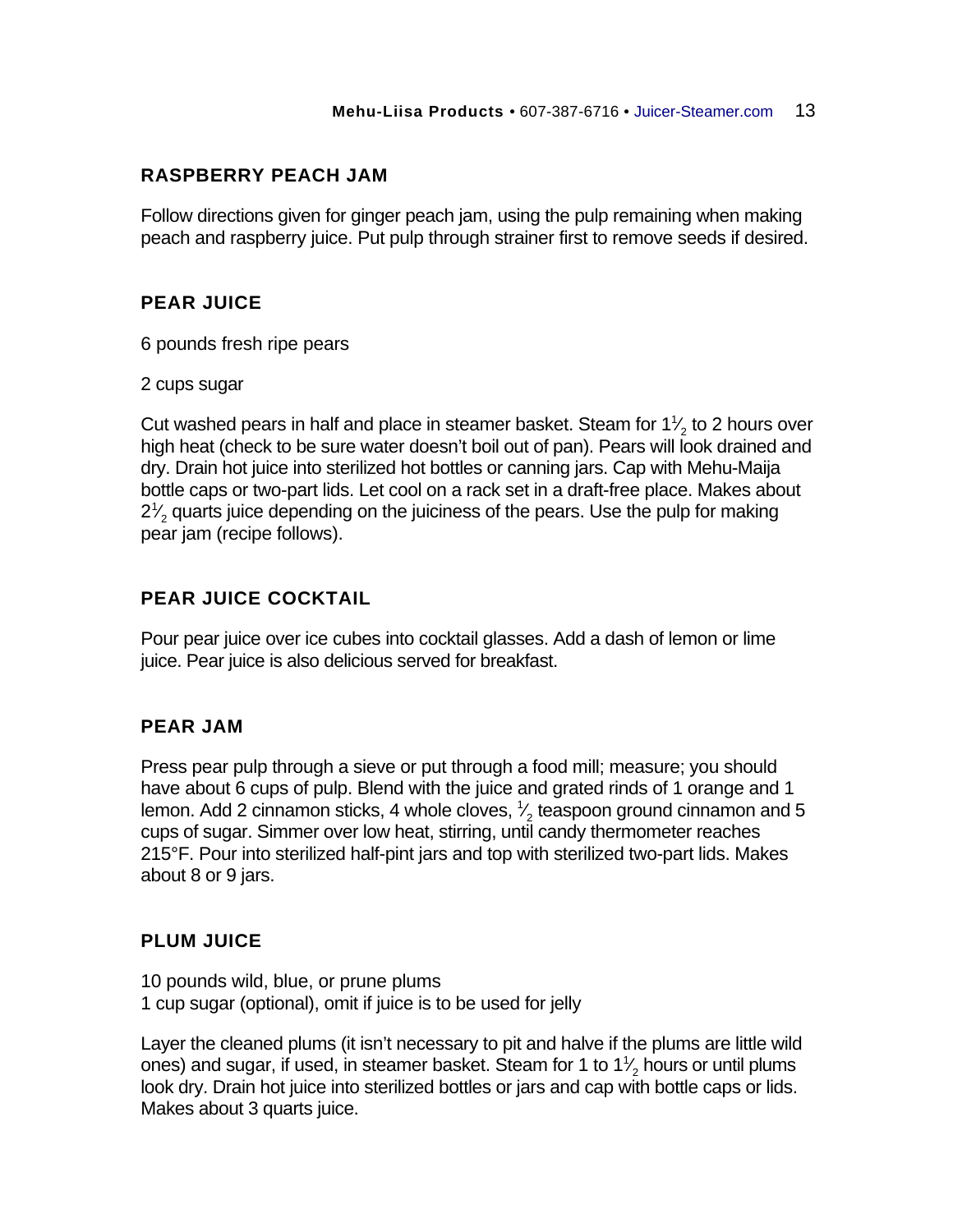# **PLUM JUICE COCKTAIL**

Serve sweetened plum juice over ice cubes in cocktail glasses or punch cups, or serve plum juice chilled as breakfast beverage. The best beverage is made from prune plums, rather than wild plums, unless wild plums are sweet and quite ripe.

# **RASPBERRY JUICE**

4 quarts fresh raspberries, cleaned

 $1<sup>1</sup>$ ⁄  $\frac{\prime}{2}$  cups sugar

Layer two quarts of the raspberries in the perforated steaming basket. Sprinkle with half the sugar and top with the remaining two quarts of berries. Sprinkle with second half of the sugar. Cover and set over water pan filled to about 1 $\frac{1}{2}$  inches of the top; ⁄ bring to a rapid boil. Steam the berries for 45 minutes to 1 hour or until they look "faded." Have hot sterilized bottles or jars ready; hold jars or bottles in oven set at 200°F. Keep Mehu-Maija bottle caps or lids in boiling water in a small pan.

Extract the juice through the rubber tube into hot bottles or jars. Cap immediately and let cool on rack or folded piece of cloth, well apart, away from drafts. Makes 8 to 12 cups juice, depending on the juiciness of the berries.

## **TO USE RASPBERRY JUICE:**

### **RASPBERRY COCKTAIL**

Pour raspberry juice over ice cubes in individual glasses. Garnish with a sprig of mint or a twist of lemon.

### **RASPBERRY PUNCH**

Pour raspberry juice over ice cubes in individual glasses. Garnish with a sprig of mint or a twist of lemon. Garnish with fresh raspberries if available. Makes 8 servings,  $\frac{1}{2}$ ⁄ cup size.

### **RASPBERRY FRUIT SOUP**

Blend 2 tablespoons cornstarch into 2 cups raspberry juice and bring to a boil quickly, stirring. Cook until thickened and clear. Serve with a dollop of whipped cream.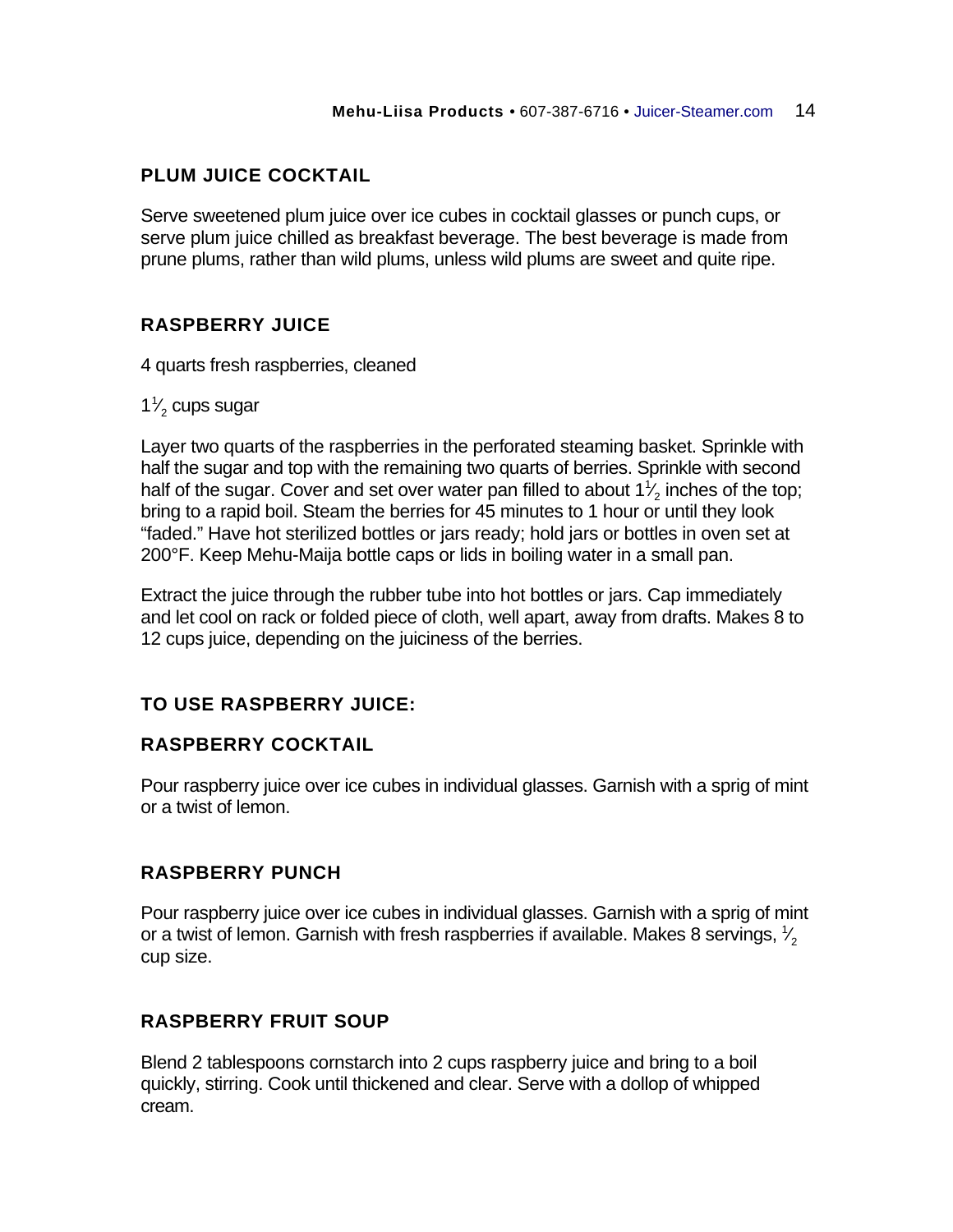## **RHUBARB JUICE**

5 quarts rhubarb, cut up, unpeeled

#### 3 cups sugar

Layer the rhubarb with the sugar in the perforated steaming basket. Cover and place over water pan filled with boiling water to about 1 $\frac{1}{2}$  inches of the top. Steam ⁄ for 1 to 1 $\frac{1}{2}$  hours or until the rhubarb appears limp, colorless, and "dry." Have hot ⁄ sterilized bottles or jars ready (hold them in a 200°F oven if desired), and bottle caps or lids ready in boiling water.

Extract the juice into the prepared bottles or jars, put cap or lid on, and let cool on a rack in a draft-free place. Makes approximately 2 quarts juice depending on the juiciness of the rhubarb.

## **TO USE RHUBARB JUICE**

#### **RHUBARB DRINK**

Pour rhubarb juice from bottle over ice cubes, dilute to taste with water. Or combine half and half with soda water or carbonated lemon-flavored beverage.

### **RHUBARB SAUCE**

Mix 2 cups rhubarb juice, 1 cup water, and 3 tablespoons cornstarch in small pan. Bring to a boil, stirring, and cook until thickened and clear. Add a dab of butter while still hot. Cool and serve with whipped cream or pour over baked rice pudding. Makes 4 to 6 servings.

#### **RHUBARB PUDDING**

Mix  $\frac{1}{4}$  cup quick cooking tapioca, 2 $\frac{1}{2}$  cups rhubarb juice and a dash of salt. Let stand ⁄ ⁄ five minutes. Bring to a boil over medium heat, stirring often. Cool 20 minutes. Stir well. Serve warm or cold with whipped cream or light cream to pour over. Makes 6 servings,  $\frac{1}{2}$  cup each. ⁄

## **JUICE SUPREME — CURRANT AND RASPBERRY**

3 quarts fresh raspberries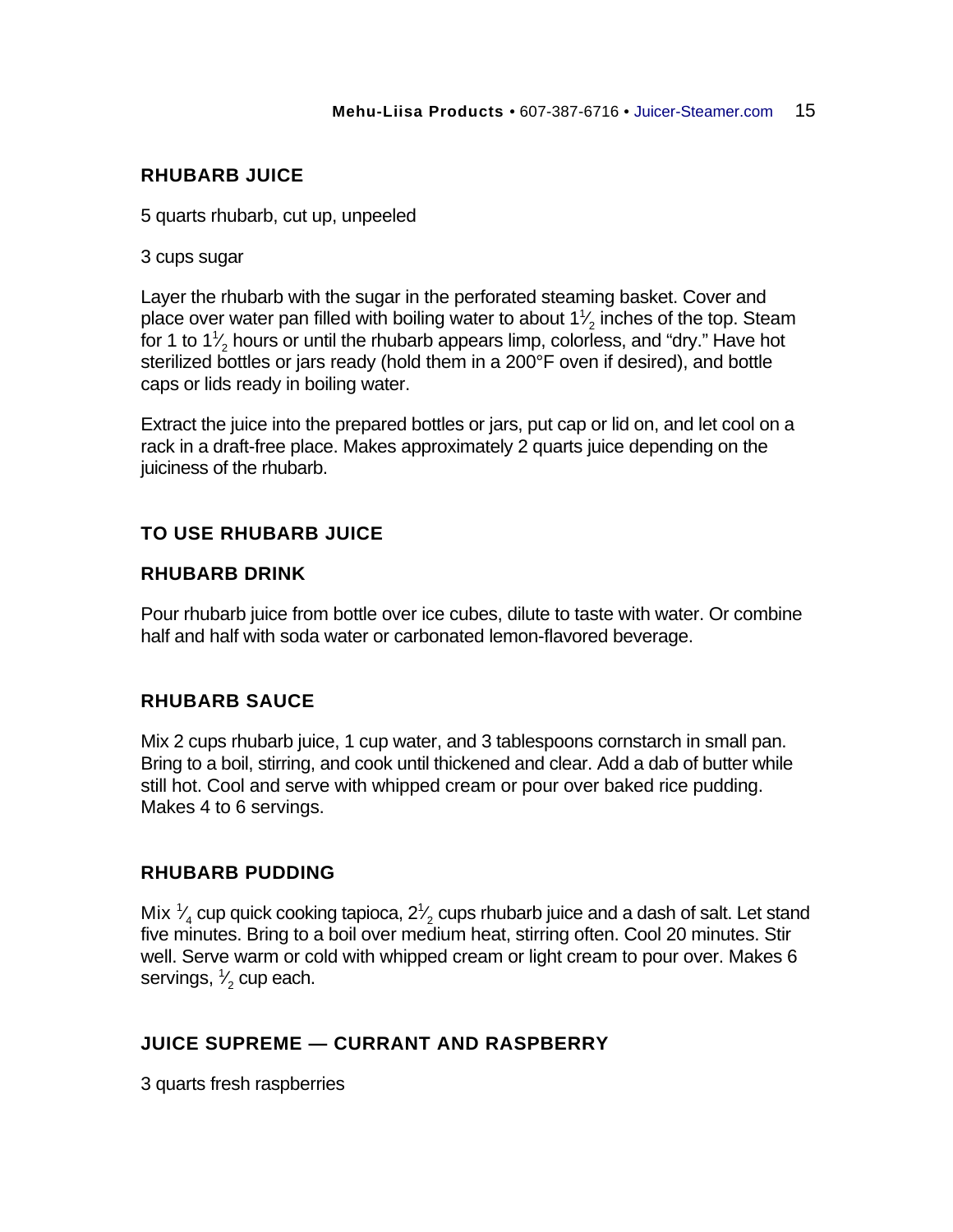3 quarts fresh red currants

2 cups sugar

Clean the berries, removing any debris. Layer the raspberries, currants and sugar in the steamer basket. Steam for 60 minutes over rapidly boiling water. Drain juice into hot sterilized bottles or jars and top with hot bottle caps or two-part lids. Cool on a rack in a draft-free place. Makes 4 to 5 quarts juice.

#### **SUPREME PUNCH**

2 quarts chilled currant and raspberry juice

- 1 pint raspberry sherbet
- 1 quart lemon-flavored soda

Put the juice into a cold punch bowl. When ready to serve, add the sherbet in one block. Pour in the lemon-flavored soda. Garnish with slices of lemon. Makes 24 punch cup servings, about 5 ounces each.

### **SUPREME COCKTAIL**

Pour currant and raspberry juice over ice cubes in cocktail glass; garnish with a twist of lemon. Also makes a delightful breakfast juice drink.

### **"AMBROSIA" RASPBERRY RHUBARB JUICE**

4 quarts fresh rhubarb, cut in 1 inch chunks

1 quart fresh raspberries

1 cup sugar

Layer the rhubarb with the raspberries and sugar in the steamer basket. Steam over rapidly boiling water for 60 minutes. Drain juice into hot sterilized bottles or jars, seal with Mehu-Maija bottle caps or two-part lids. Set on a rack to cool away from draft.

#### **AMBROSIA COCKTAIL**

Pour rhubarb-raspberry juice over ice cubes in cocktail glass or punch cup. Garnish with a fresh raspberry, if possible.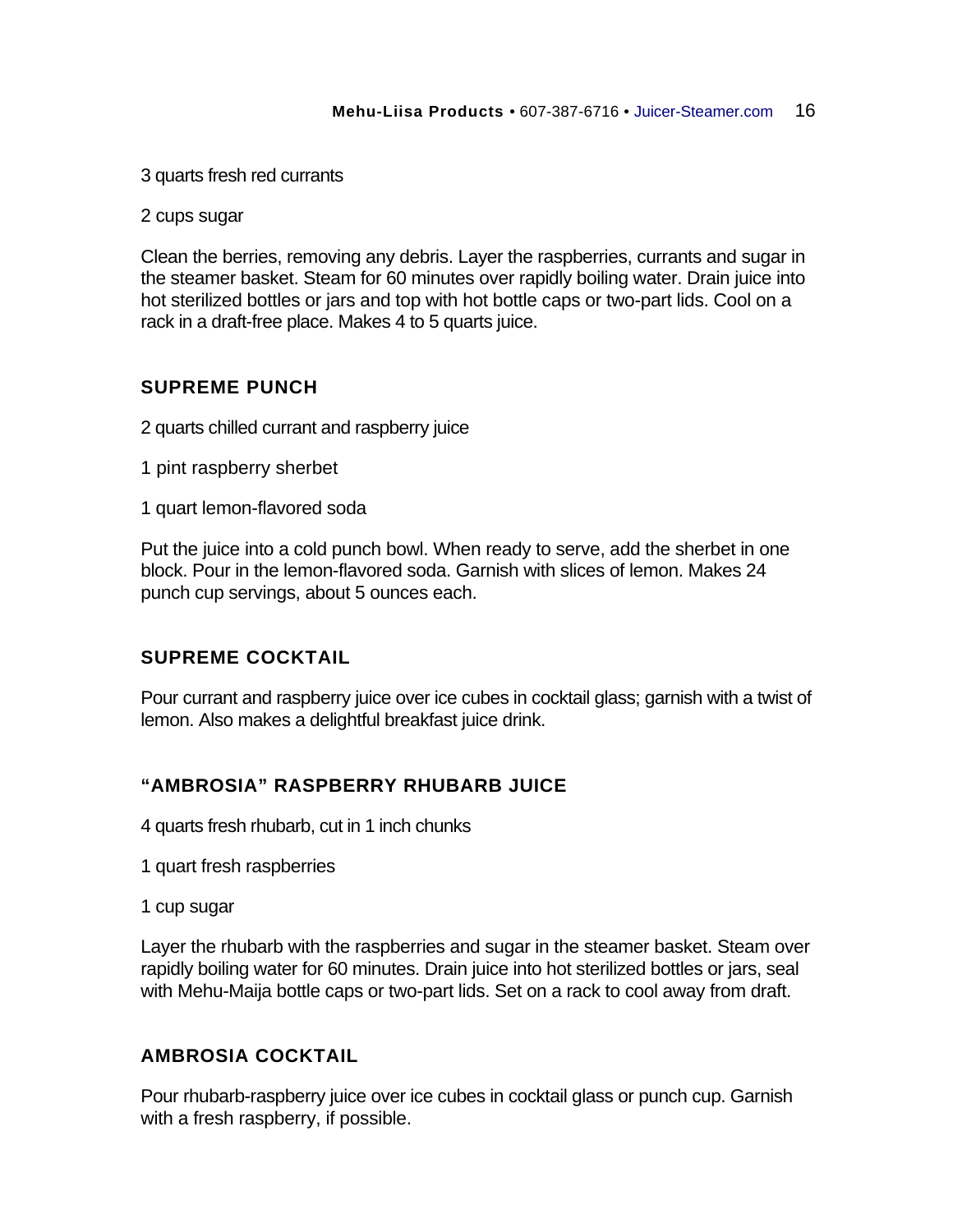# **AMBROSIA PUNCH**

2 quarts rhubarb-raspberry juice, chilled

1 pint rich vanilla ice cream or raspberry sherbet

1 quart chilled white soda

Pour rhubarb-raspberry juice into chilled punch bowl. When ready to serve add the ice cream or sherbet in one big block. Pour over the white soda. Serve immediately. Makes 24 punch cup servings, 5 ounces each.



# **STRAWBERRY JUICE**

4 quarts strawberries, washed, stems removed

1 cup sugar, 2 cups if strawberries are very tart

Layer two quarts of the strawberries into the perforated steaming basket. Sprinkle with half the sugar and top with the remaining two quarts of strawberries and the remaining sugar. Put cover on, and set over water pan with water to about 1 $\frac{1}{2}$  inches ⁄ of the top of the pan, at a rapid boil. Steam for 45 minutes to 1 hour. Have hot sterilized bottles or jars ready. Drain hot juice into bottles or jars and top with hot sterilized bottle caps or lids. Makes about 3 $\frac{1}{2}$  quarts juice, depending on the ⁄ juiciness of berries.

## **STRAWBERRY COCKTAIL**

Pour strawberry juice over ice cubes in glass or punch cup. Garnish with a sprig of mint or a fresh strawberry.

## **STRAWBERRY PUNCH**

Pour 1 quart strawberry juice over ice cubes in punch bowl. Pour in 1 quart of chilled lemon-flavored soda pop and garnish with fresh strawberries. Makes 8 servings.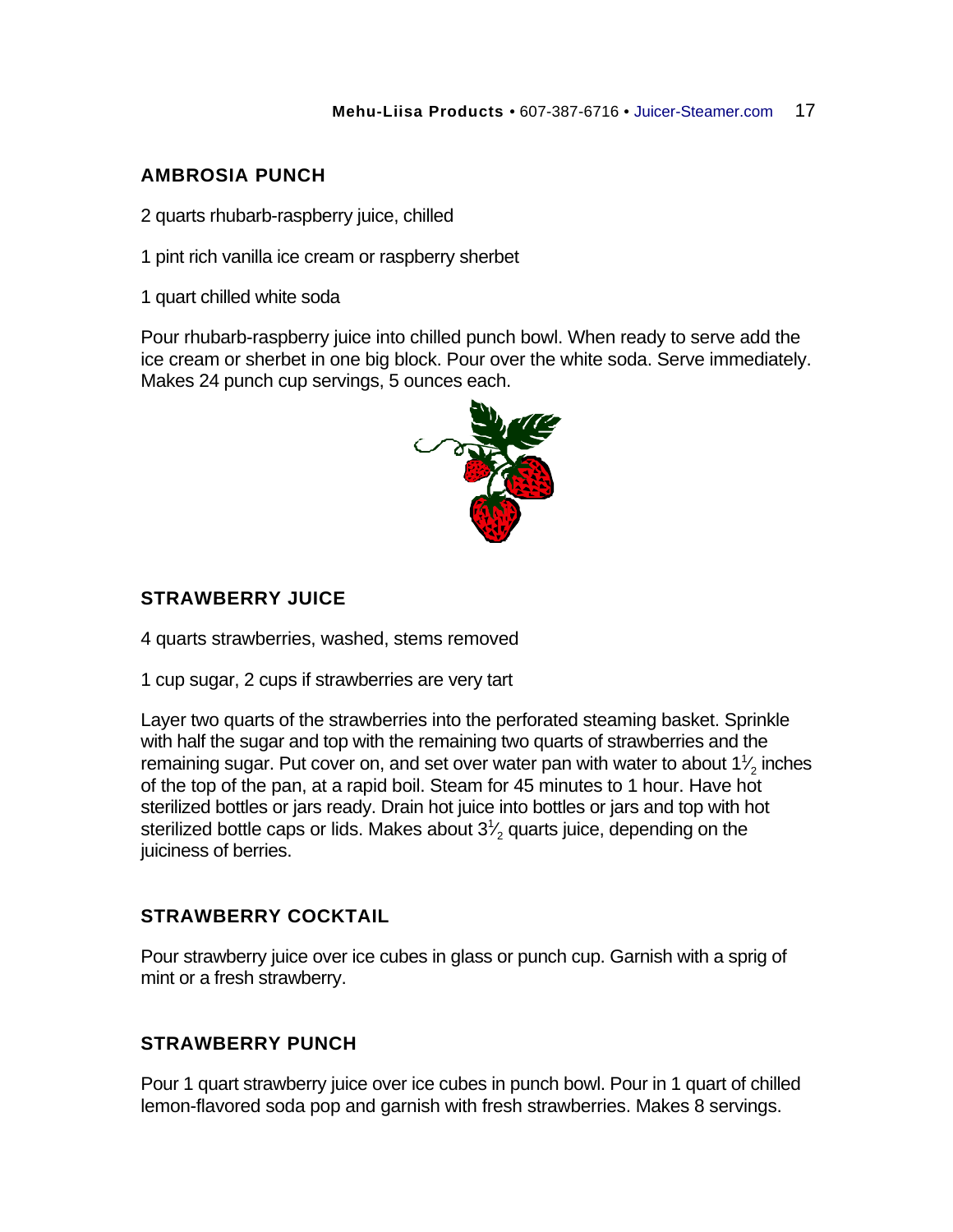## **STRAWBERRY FRUIT SOUP**

2 cups strawberry juice

2 tablespoons cornstarch or potato starch

Whipped cream

Mix strawberry juice and starch; pour into pan and quickly bring to a boil. Cook, stirring, until thickened and clear. Pour into glass or serving bowl and cover to prevent skin from forming. Serve with whipped cream. Makes about 4 servings.

### **STRAWBERRY RHUBARB JUICE**

3 quarts strawberries

3 quarts rhubarb

2 cups sugar

Clean berries, removing any debris. Cut rhubarb into one-inch cubes. Layer strawberries, rhubarb and sugar in the steamer basket. Steam for 60 minutes. Drain juice into hot sterilized bottles or jars and top with hot bottle caps or two-part lids. Cool on a rack in a draft-free place. Makes 4 to 5 quarts of juice.

### **STRAWBERRY RHUBARB PUNCH**

2 quarts chilled strawberry rhubarb juice

1 pint lemon or strawberry flavored sherbet

1 quart chilled ginger ale

Put the strawberry rhubarb juice into a cold punch bowl. When ready to serve, add the sherbet in one block. Pour in the ginger ale. Garnish with mint leaves. Makes 24 punch cup servings, 5 ounces each.

### **MINT ESSENCE**

3 quarts mint leaves

1 cup sugar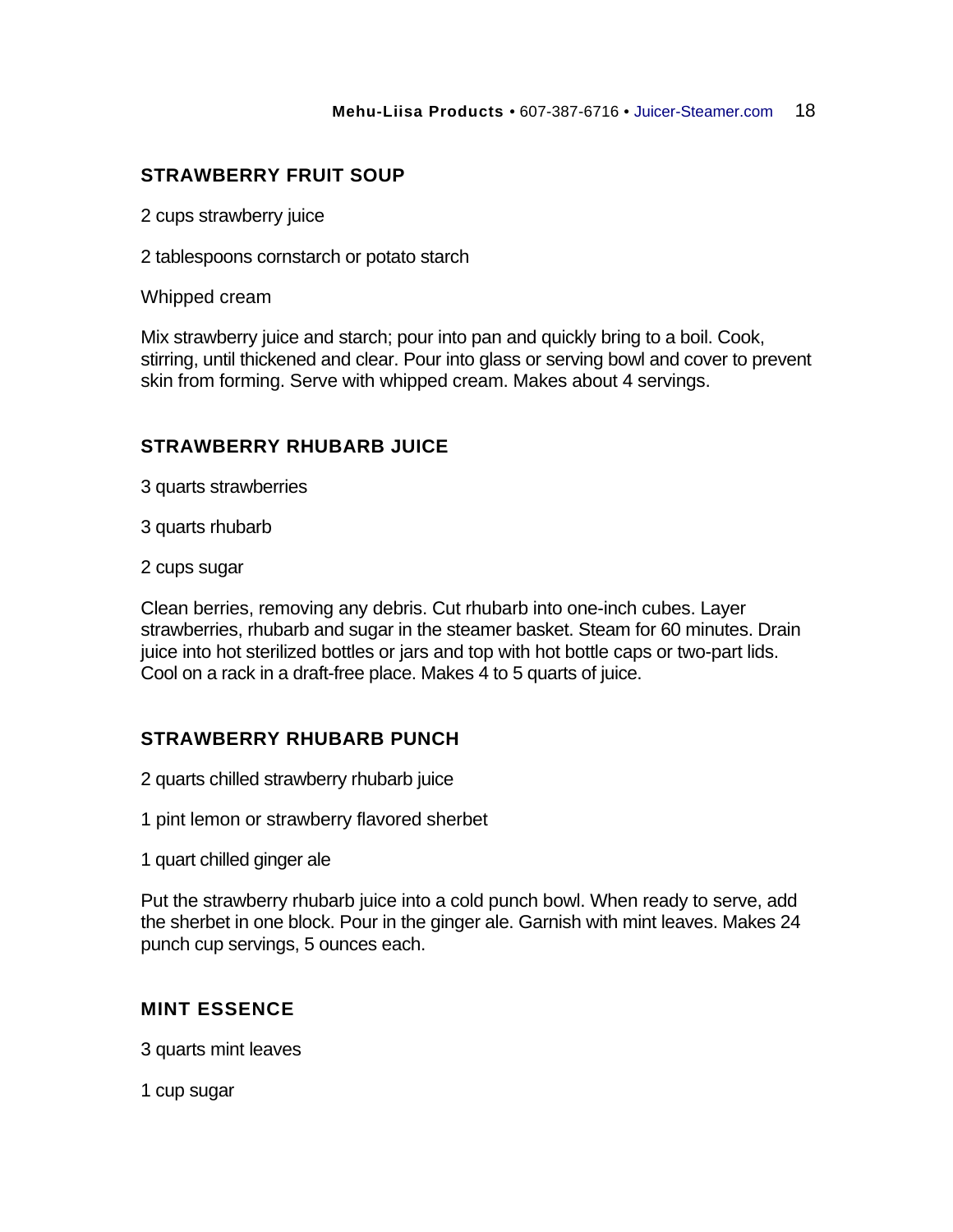Wash mint leaves and put into steamer basket of Mehu-Liisa. Do not pack tightly, but let leaves fluff up in the basket. Steam for 1 hour over rapidly boiling water. Drain extract out of Mehu-Liisa into sterilized jars. Seal. Use a bit of the mint essence with apple or pear juice when making jelly.



**TOMATO JUICE** (thick, pulpy variety)

10 quarts fresh, ripe tomatoes, washed

1 tablespoon salt

Place tomatoes into steamer basket and sprinkle with salt. Place over boiling water and steam for 1 hour. Stir tomatoes occasionally after 30 minutes of steaming, extract the juice that has collected and pour juice over tomatoes in the steamer basket. Repeat this process to get a pulpy tomato juice. For an even thicker juice, after you have steamed the tomatoes for 1 hour, run the remaining pulp through the blender, strain, and combine with the collected juice. Bring to a boil and pour into hot sterilized bottles or jars. Seal with Mehu-Maija bottle caps or lids.

## **TOMATO BOUILLON AND TOMATO PASTE**

- 12 pounds fresh tomatoes, quartered
- 1 small bunch carrots, diced (about 1 pound)
- 4 onions, sliced
- 1 bunch celery, cut in 1-inch pieces
- 3 green peppers, cut in pieces
- 1 teaspoon salt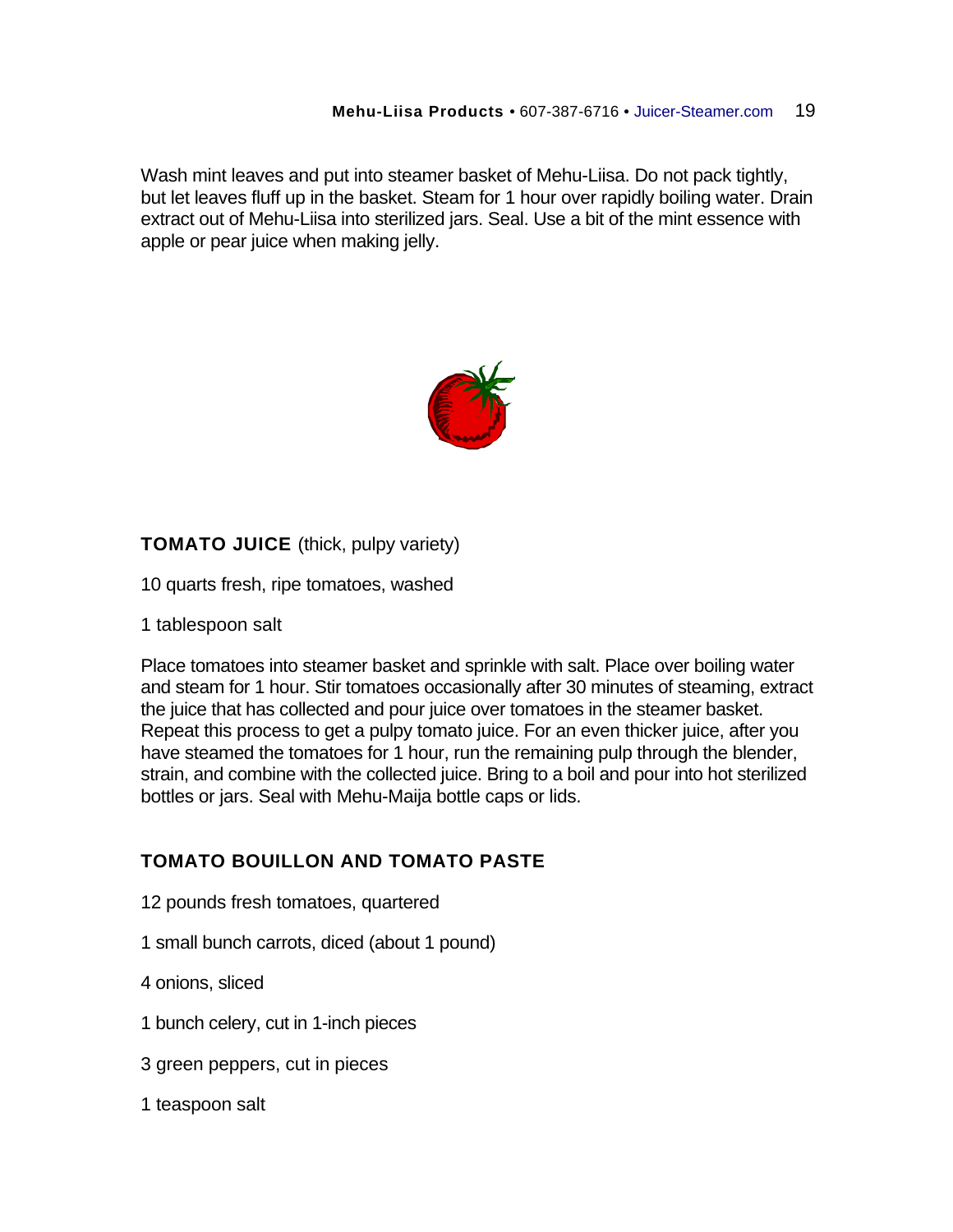#### 1 tablespoon sugar

Clean the vegetables, removing stems and ends, but it isn't necessary to peel tomatoes. Layer vegetables into steamer basket. Steam over rapidly boiling water for 60 minutes. Stir vegetables in steamer basket at the end of the steaming time to get some of the tomato pulp and color into the juice. Drain into hot sterilized jars or bottles and seal with hot two-part lids or with bottle caps. Makes about 4 quarts. Take the pulp from the basket and press through a food mill. This makes an excellent paste to use in recipes where you normally would use plain tomato paste, such as in spaghetti sauce, etc. Put paste into  $\frac{1}{2}$  pint jars, put caps on and process ⁄ to seal. To use tomato bouillon, use in recipes where broth is needed. Or serve hot and topped with a pat of butter as a buttered broth. Or chill and serve as you would tomato juice.



## **APPLESAUCE**

Fill Mehu-Liisa basket with fresh apples, preferably quartered. Place over rapidly boiling water and steam for  $\frac{3}{4}$  to 1 hour or until apples are soft. Press apple pulp ⁄ through a food mill or strainer and add apple juice until sauce is the consistency you desire. Bring to boiling again and put into hot sterilized jars and seal with two-part lids. Bring any juice that may have collected to a boil and seal in bottles using Mehu-Maija bottle caps.

### **FRUIT SYRUPS**

You can serve pancakes and waffles with gourmet flair, and impress all your guests when you have on hand your own homemade fruit syrups for toppings. All juices, and even a mixture of juices, make successful syrups. It's a matter of experimentation and imagination.

Here is a basic fruit syrup that you can use. I like it especially with the tart juices like chokecherries, wild cranberries and wild plums.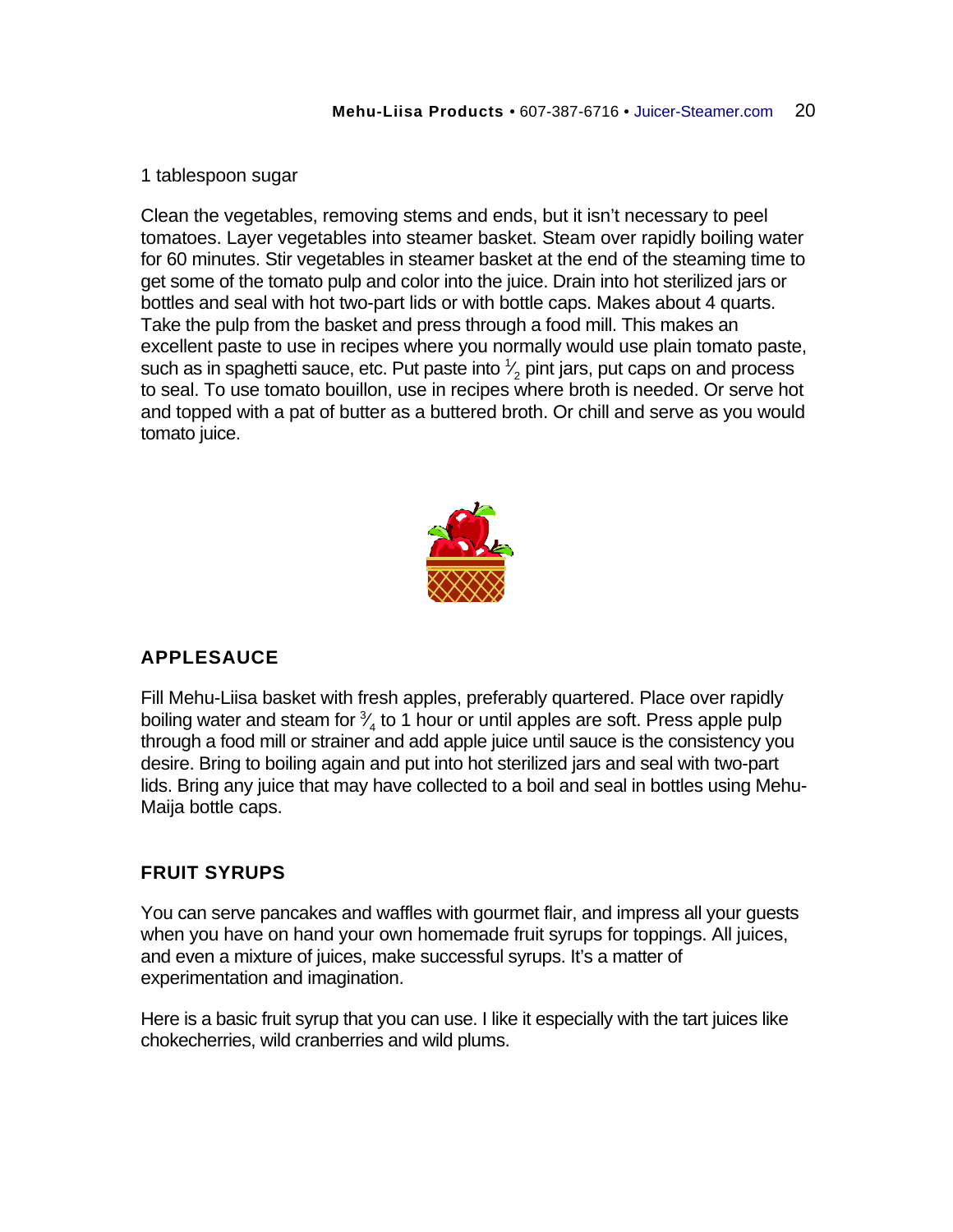#### **BASIC FRUIT SYRUP**

2 CUPS JUICE 1⁄2 CUP WHITE CORN SYRUP 3 cups sugar

Put juice and sugar into a large saucepan and bring to a boil. Boil for 15 minutes. Let bubbles die down, skim, and pour into hot sterilized bottles or jars,  $\frac{1}{2}$  pint size or so. ⁄ Top with hot sterilized Mehu-Maija bottle caps or two-part lids. Makes about 4 jars or bottles,  $\frac{1}{2}$  pint size. ⁄



#### **JELLY MAKING**

There is no reason in the world why you cannot make jellies during the long cold days of winter rather than during the hot humidity of summer. With Mehu-Liisa you can make your juices, bottle or seal the juice in jars or bottles, and make your jellies at leisure, a small batch at a time.

It is important that you know about pectin content in juices. Pectin is the protein substance in certain fruits and berries that makes jellies gel. Once the fruit or juice is frozen, it alters the quality of the pectin, and therefore, if you have frozen your fruit or juice, you should use a powdered or liquid pectin for your jellies. Simply follow the directions on the pectin packages and use the juice straight. Some people like to dilute the juice, however, as some come out very concentrated.

Because juice is concentrated, you should be careful to taste it and dilute it accordingly. Crabapples and apples, especially, may be very concentrated and make a very tart jelly — perhaps too tart for your tastes if the juice isn't diluted a bit.

To determine whether or not the juice you have has enough pectin to gel properly, mix 1 tablespoon juice with 1 tablespoon grain alcohol. The alcohol will bring the pectin together to form a jelly. If the juice has a lot of pectin, a single mass or clot will form when poured from the container. This indicates that you can use equal quantities of sugar and juice to make jelly. If the clot collects in two or three masses, use  $\frac{2}{3}$  to  $\frac{3}{4}$ ⁄ ⁄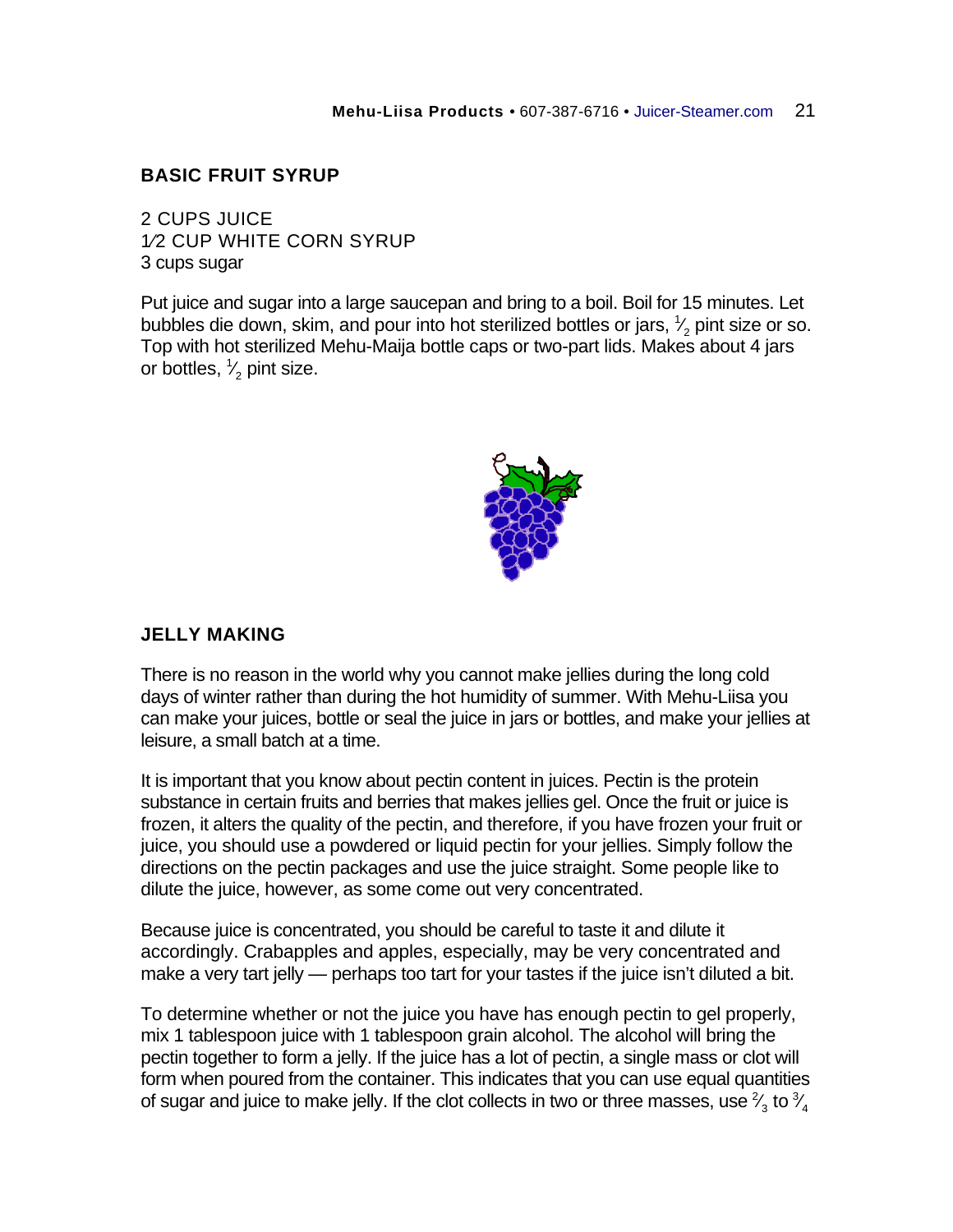cup sugar to each cup of juice. If it collects in many small particles, use  $\frac{1}{2}$  cup sugar to ⁄ each cup of juice. If no clots or masses form, there is not enough pectin in the juice to make a jelly and you should use a bottled liquid pectin or powdered pectin to make jelly. Follow manufacturer's directions for jelly making.

Here is a recipe for basic jelly using the standard method where no pectin is added to the mixture. For apple-chokecherry jelly, use a combination of apple or crabapple and chokecherry juice. For plum, grape, cherry, or berry juices, check the pectin content of the juice first, then proceed.

# **BASIC JELLY**

4 cups juice

Sugar, 4 cups if juice has high pectin, 3 cups if medium pectin, 2 cups if low pectin

Bring juice to a boil in large enamel or stainless steel pan. Simmer about 5 minutes. Skim. Add measured sugar and stir until dissolved and keep juice at simmering point to protect pectin and color. Stop stirring. After about 10 minutes, place a small amount of the mixture into a spoon and let it drop back into the pan from the side of the spoon. When the mixture is thick enough to form a sheet on the spoon that collects in two large drops, the jelly stage has been reached. If you use a candy thermometer, this will register 220 to 222°F.

Meanwhile, keep jelly jars and lids in boiling water. Remove from water just before needed, drain, and let dry by inverting on a rack. Fill to  $\frac{1}{4}$  inch of the top with hot jelly. ⁄ Seal with paraffin or two-part lids. Makes about four half-pints of jelly.

When using liquid or powdered pectin, simply follow the directions on the package.

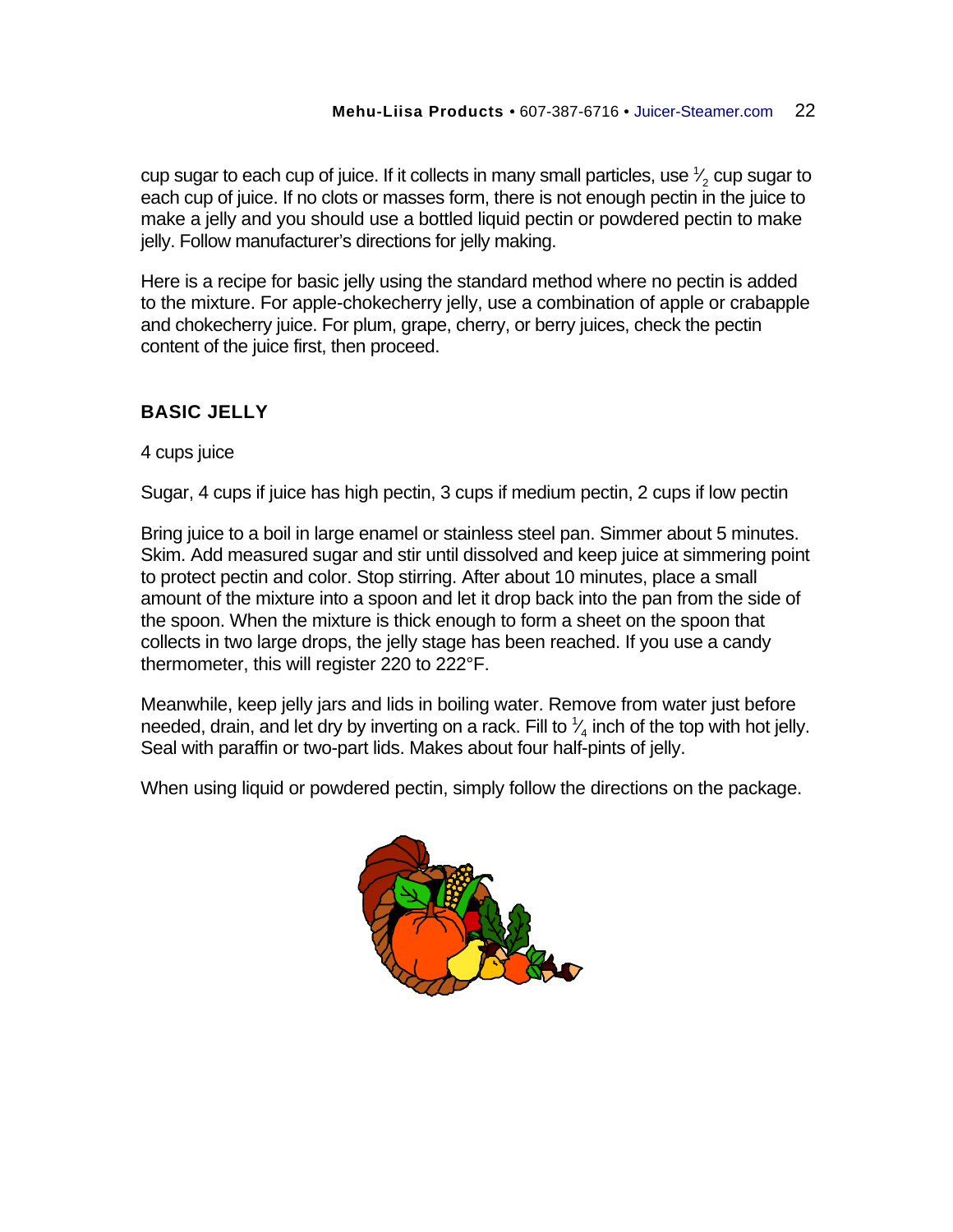## **STEAM BLANCHING VEGETABLES FOR FREEZING**

You may use your Mehu-Liisa for steam blanching garden fresh vegetables for freezing. Blanching vegetables is necessary to stop the enzyme action in produce, which brings about off flavors and nutritional losses. Basically, there are two methods of blanching: boiling and steaming. They may be used interchangeably, although steam blanching takes about 1 minute longer. Most vegetables may be steam blanched with the exception of leafy ones such as spinach or kale, which must be boiled in order to get quick heat penetration.

Vegetables that are watery like squash and sweet corn lose flavor if boiled, and it is best to steam blanch them.

Blanching is not intended to cook vegetables, but merely to prepare them for freezing. It should be carefully timed.

To steam blanch vegetables in Mehu-Liisa, select vegetables or cut them into uniform pieces. Place them, not more than a pound at a time, in the steamer basket of Mehu-Maija. Put basket over kettle when water is at a rolling boil, then cover and time. Shake the basket once or twice to move vegetables around and expose all parts to steam. When the time is up, lift basket from Mehu-Liisa and immerse immediately into cold water to stop the cooking action, drain well, and package.

The following chart gives times for steam-blanching vegetables.

### **STEAM BLANCHING VEGETABLES FOR FREEZING**

| Vegetable                           | Preparation               | Length of steaming time |
|-------------------------------------|---------------------------|-------------------------|
| Asparagus, small stalks             | cut in 2-inch lengths     | 3 minutes               |
| medium stalks                       | cut in 2-inch lengths     | 4 minutes               |
| large stalks                        | cut in 2-inch lengths     | 5 minutes               |
| Beans, lima small,<br>medium, large | shelled and sorted        | $3-4-5$ minutes         |
| Beans, shell, green                 | shelled                   | 2 minutes               |
| Beans, snap, green or<br>wax        | cut in $1-2$ inch lengths | 4 minutes               |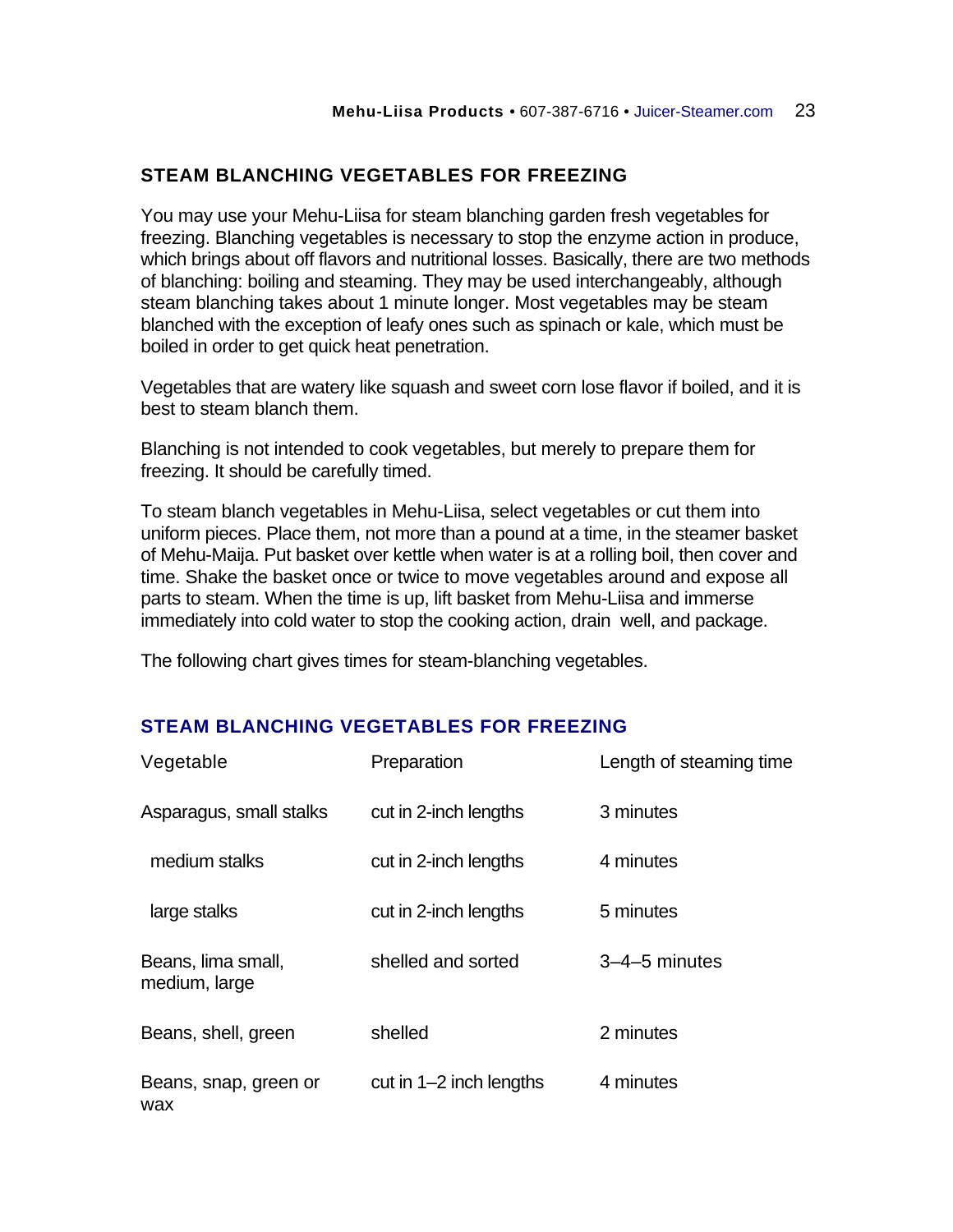#### **Mehu-Liisa Products** • 607-387-6716 • Juicer-Steamer.com 24

| <b>Broccoli</b>          | washed, trimmed, cut into<br>$1\frac{7}{2}$ inch diameter pieces            | 5 minutes                                                |
|--------------------------|-----------------------------------------------------------------------------|----------------------------------------------------------|
| Brussels sprouts, sorted | into small, medium, large                                                   | 4-5-6 minutes                                            |
| Cauliflower              | break into 1-inch pieces                                                    | 4 minutes                                                |
| Corn, whole kernel       | blanch with corn on bars,<br>cut off after blanching                        | 5 minutes                                                |
| Corn on the cob          | husk, wash, sort ears                                                       | 8 (small ears)<br>10 (medium)<br>11 minutes (large ears) |
| <b>Mushrooms</b>         | dip in solution of 1 tsp.<br>lemon juice/pint water to<br>prevent darkening | 5 minutes (whole)<br>3 minutes (slices)                  |
| Peas, green              | remove from pods                                                            | $2\frac{1}{2}$ to 3 minutes                              |
| Peppers, green or red    | wash, remove seeds,<br>dice                                                 | 2 minutes                                                |
| Pumpkin, seeds removed   | wash and quarter                                                            | steam until soft, about 10<br>minutes                    |
| Squash, summer           | wash, cut 12 inch slices                                                    | 4 minutes                                                |
| winter                   | remove seeds, cut into<br>pieces                                            | steam until soft, about 10<br>minutes                    |

NOTE: Cook about 1 pound of vegetables at a time. Plunge into ice water to cool quickly, then seal and freeze.

# **STEAMING VEGETABLES**

Vegetables can be cooked with little nutritive loss. The bottom pan is filled with water as usual, and vegetables placed in the steamer basket. Steam over high heat, and the vegetables will cook quickly. For instance, a head of cauliflower, whole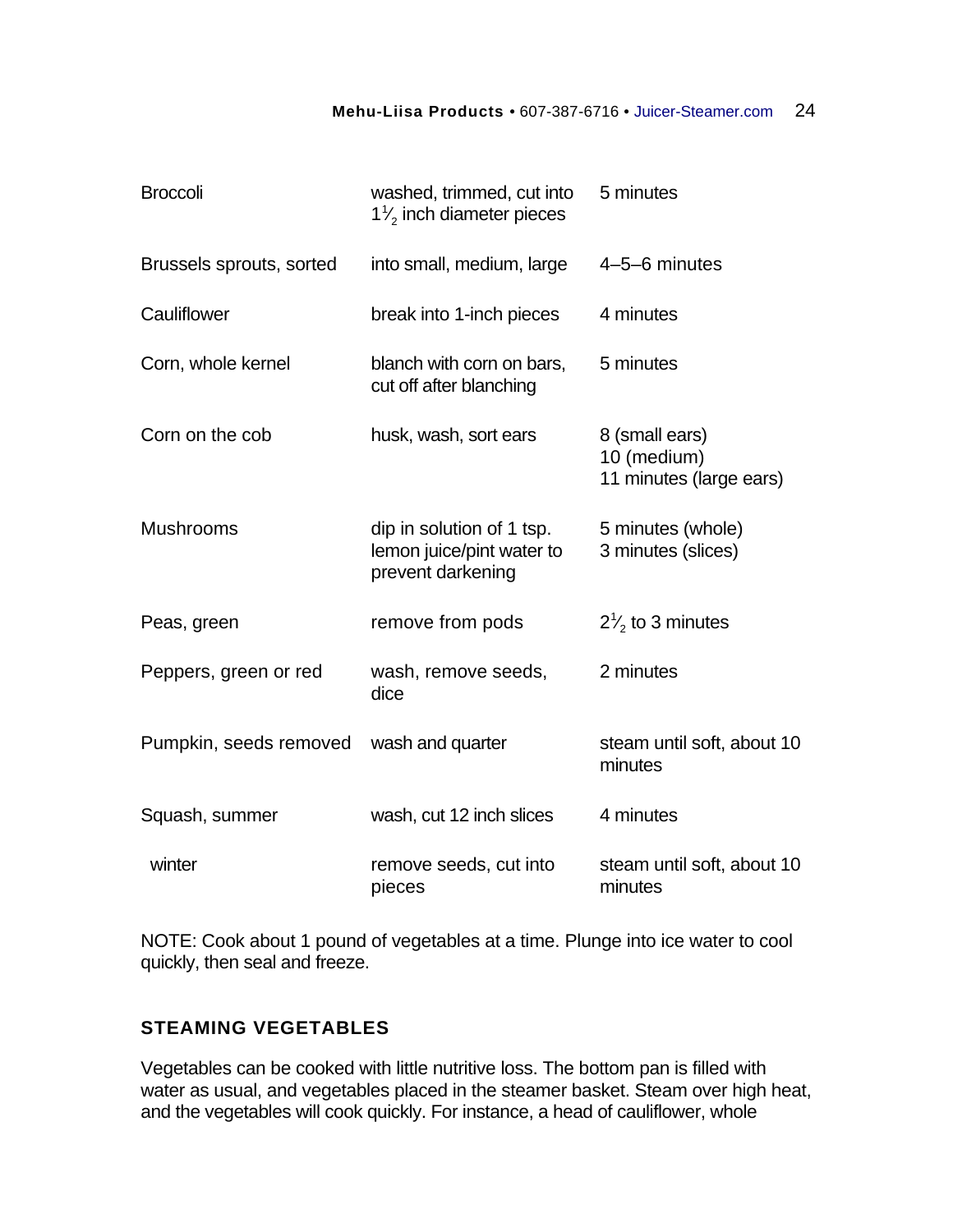carrots, whole potatoes or parsnips will be tender in twenty minutes. To check for tenderness pierce with a toothpick.

Most vegetables can be cooked in Mehu-Liisa, and a combination may be cooked together at one time. Try combining three or four kinds of root vegetables and a meat at the same time. (See next section on steaming meats in Mehu-Liisa.)



## **PUMPKIN SEEDS**

Remove fresh pumpkin seeds from pumpkin, clean and wash. Place in Mehu-Liisa steamer basket and steam for 30 minutes. Spread seeds on cookie sheet and pour over enough vegetable oil or melted butter to coat completely. Sprinkle with salt. Toast in a slow oven (300°F) for 30 minutes.

### **STEAMED PUMPKIN**

(or how to recycle your jack-o-lantern)

Wash and clean the pumpkin well, removing any wax or black spots from burning candle. Cut into chunks and place into steamer basket. Steam for 30 minutes or until tender. Put through food mill which screens out the tough skin and presses just the flesh through. You may, if you wish, peel the pumpkin first, then steam, and process the flesh in the blender.

## **STEAMED UNGROUND WHEAT**

(making your own bulgur)

Place 6 to 8 cups of unground wheat in the steamer basket. Steam over gentle heat for 4 hours (check to be sure pan doesn't boil dry). Cool, then place wheat on cookie sheet and toast in 300°F oven stirring occasionally until browned, about 2 hours.

Put wheat through wheat grinder; grind to coarse texture. Use as you would regular bulgur wheat.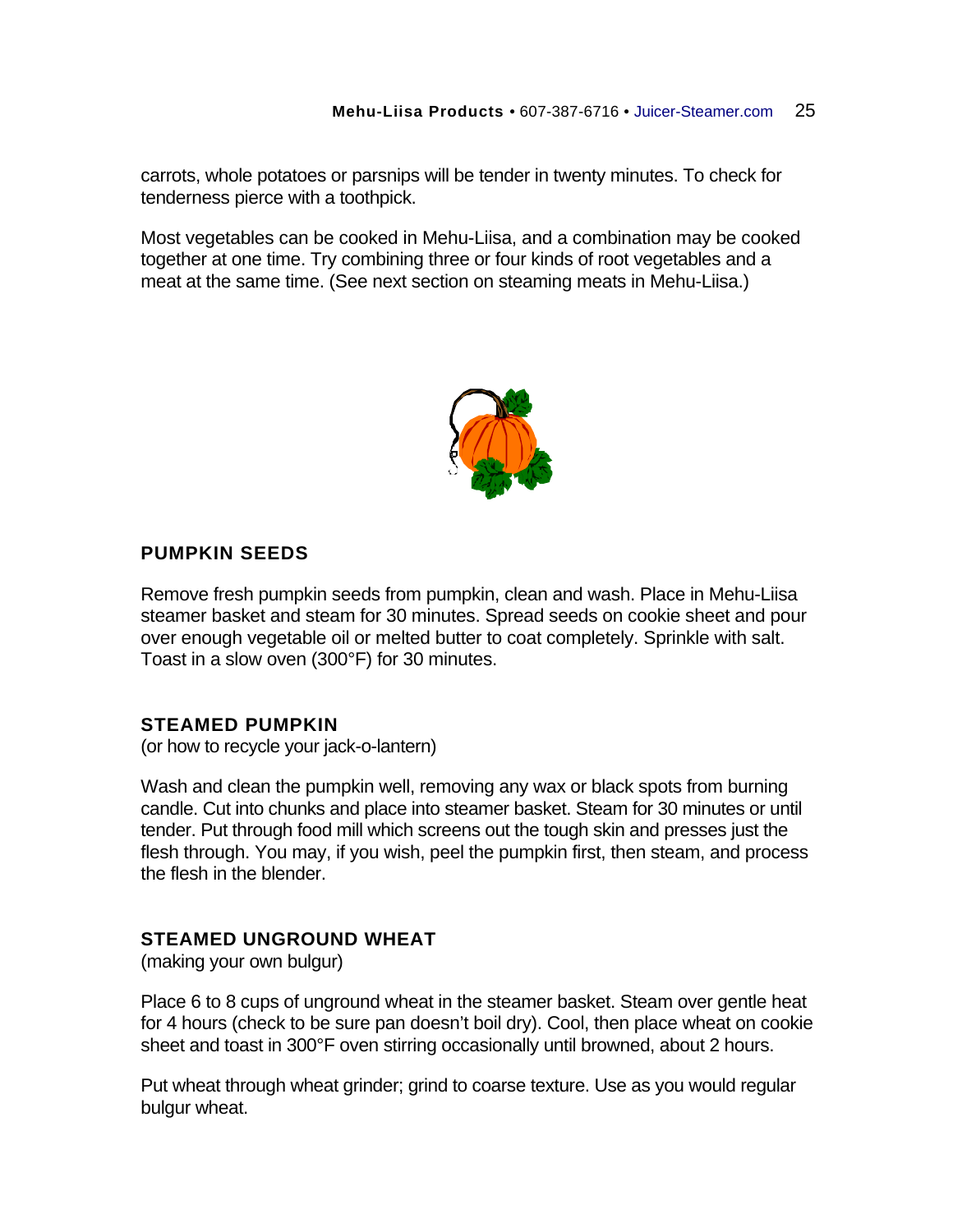# **STEAMING POULTRY, MEAT AND FISH**

You can cook meats, fish and poultry by steaming.

When meat is cooked in water, much of the meat flavor passes into the liquid. Since the steamer basket holds the meat above the water, steam surrounds all surfaces of the meat and it is heated evenly. It is best to steam meats with water at a simmer rather than a hard boil, as high temperatures toughen protein. Steam penetrates meat rapidly, and the water should be held at 185°F. Do not salt meats. You may steam cook pot roasts, corned beef, and other meats that you would normally braise, as steaming is a moist method of cookery.

You'll find that the process is so much simpler you'll be tempted to steam foods more often than you ever did in the past.

If you're interested in Oriental foods, Japanese and Chinese cookery requires steaming of buns, bread and cakes. Mehu-Maija is useful for steaming other Oriental and foreign foods, too.



## **BASIC STEAMED CHICKEN**

1 stewing or roasting chicken, disjointed or left whole

parsley

paprika

Place roasting chicken, washed and dried, in the steamer basket. Sprinkle with parsley and paprika if desired. Cover and steam with water at a simmer (water should be no hotter than 185°F) for 2 to 2 $\frac{1}{2}$  hours or until chicken is tender when ⁄ pierced with a fork. About  $\frac{1}{2}$  hour before chicken is done, add whole carrots, ⁄ potatoes, broccoli or cauliflower to the pot. If vegetables don't test done when chicken is done, simply remove chicken from the pot, turn up the heat and steam for 5 to 10 minutes while you get the chicken ready for the table.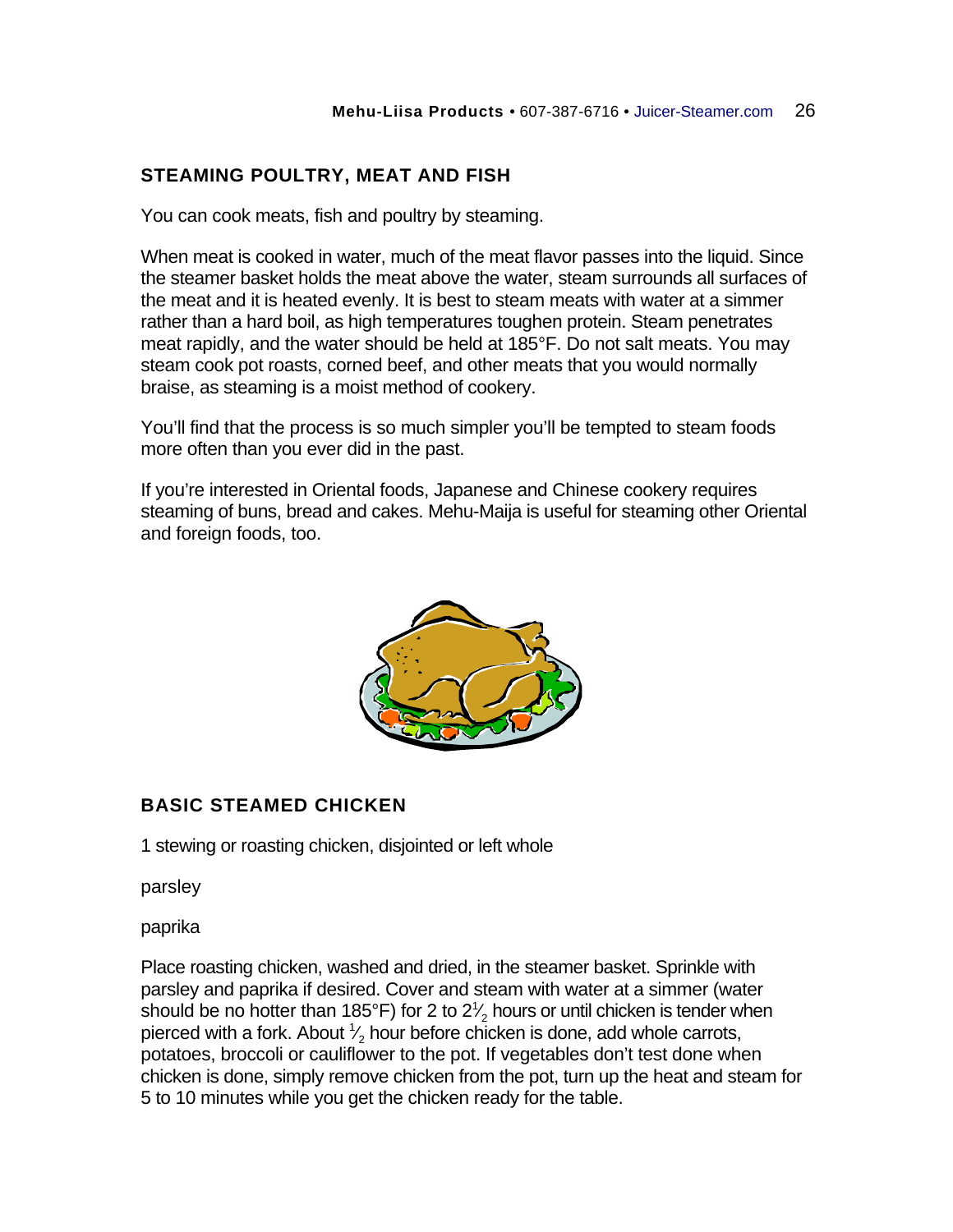Drippings from the chicken will collect in the juice kettle, along with some condensed water. These may be boiled down, seasoned and thickened to use as gravy.

## **CORNED BEEF AND CABBAGE**

Prepare corned beef as directed for chicken, adding cabbage during the last half hour of cooking. If desired, you may season the corned beef with 1 to 4 teaspoons caraway seeds.

### **STEAMED HAM**

Prepare ham the same as for the chicken, allowing 20 minutes per pound for a large ham, 30 minutes for a small one. Boil down drippings and make gravy from it, or save drippings for adding to pea or bean soup.

## **BEEF TONGUE**

Wash beef tongue thoroughly and steam the same as for chicken, steaming 1 hour per pound. Remove skin while hot; slice diagonally. Serve with horseradish sauce.

## **STEAM BRATWURST, POTATOES AND SAUERKRAUT**

- 1 pound bratwurst
- 4 medium-sized potatoes, well scrubbed
- 1 pint sauerkraut
- 1 teaspoon caraway seed

Place bratwurst, potatoes and sauerkraut in steamer basket. Place over boiling water, cover, and steam for 20 to 25 minutes or until the potatoes are tender when pierced with a toothpick. Serve immediately with mustard and melted butter.

### **HOMEMADE SAUSAGE**

5 pounds hamburger meat

2 tablespoons salt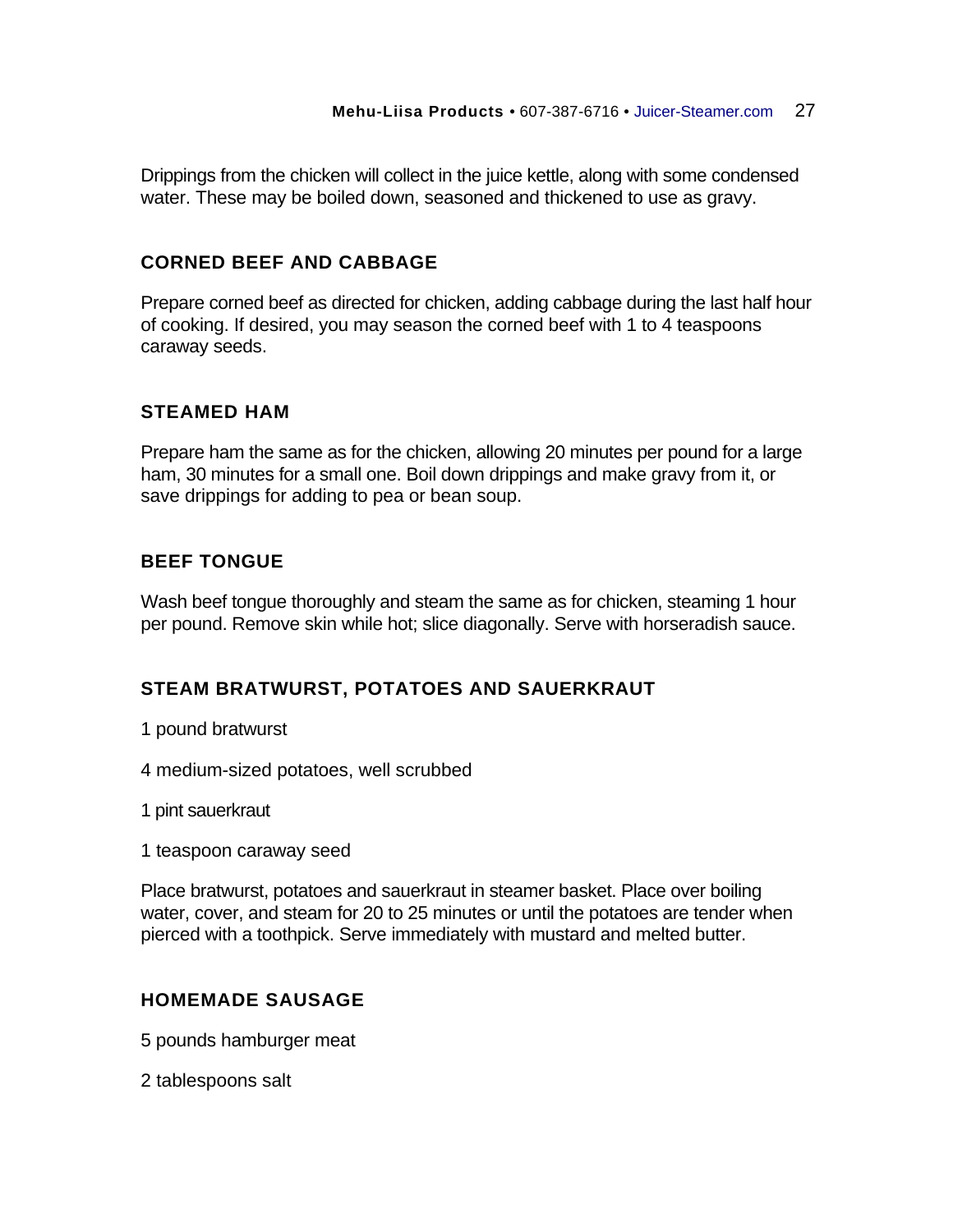1 ⁄  $\gamma_{2}'$  teaspoon saltpeter (optional; this gives the reddish color)

- $2<sup>1</sup>$ ⁄  $\zeta_{\rm z}$  teaspoons whole mustard seed
- $2<sup>1</sup>$ ⁄  $\gamma_{2}'$  teaspoons coarsely ground black pepper
- $2<sup>1</sup>$ ⁄  $\rm{^{\prime}_2}$  teaspoons garlic salt
- 1 teaspoon hickory smoke salt

Mix all ingredients well and refrigerate 8 to 12 hours for flavors to blend well. Shape into 4 rolls of uniform size and shape. Wrap each roll in aluminum foil and place in steamer basket. Steam over vigorously boiling water for 1 hour and 15 minutes. Remove from Mehu-Liisa and chill immediately. Slice thinly. Makes about 5 pounds sausage.



## **STEAMED FISH**

Fish is very tender and cooks quickly. If fish is more than 2 inches thick, cut in half along the backbone or into slices (steaks) of uniform thickness. Place fish into steamer basket. Cover and steam for approximately 10 minutes or until fish flakes easily when probed with a fork. Serve with lemon juice, fresh chopped parsley and melted butter.

### **STEAMED LOBSTER, CRABS, OR CRAWFISH**

Wash fish thoroughly and place in steamer basket. Steam crawfish over high boil for 5 to 6 minutes, crabs for 8 to 10 minutes, and lobster for 10 to 12 minutes. Shellfish continue to cook as they cool. Serve with lemon juice and melted butter.

## **STEAMED SHRIMPS, CLAMS AND MUSSELS**

Wash thoroughly and place in steamer basket. Do not remove shells; steam over boiling water for 3 to 5 minutes or until shrimps are pink. Be careful not to overcook. Smaller shrimps, clams and mussels will cook more quickly than larger pieces; check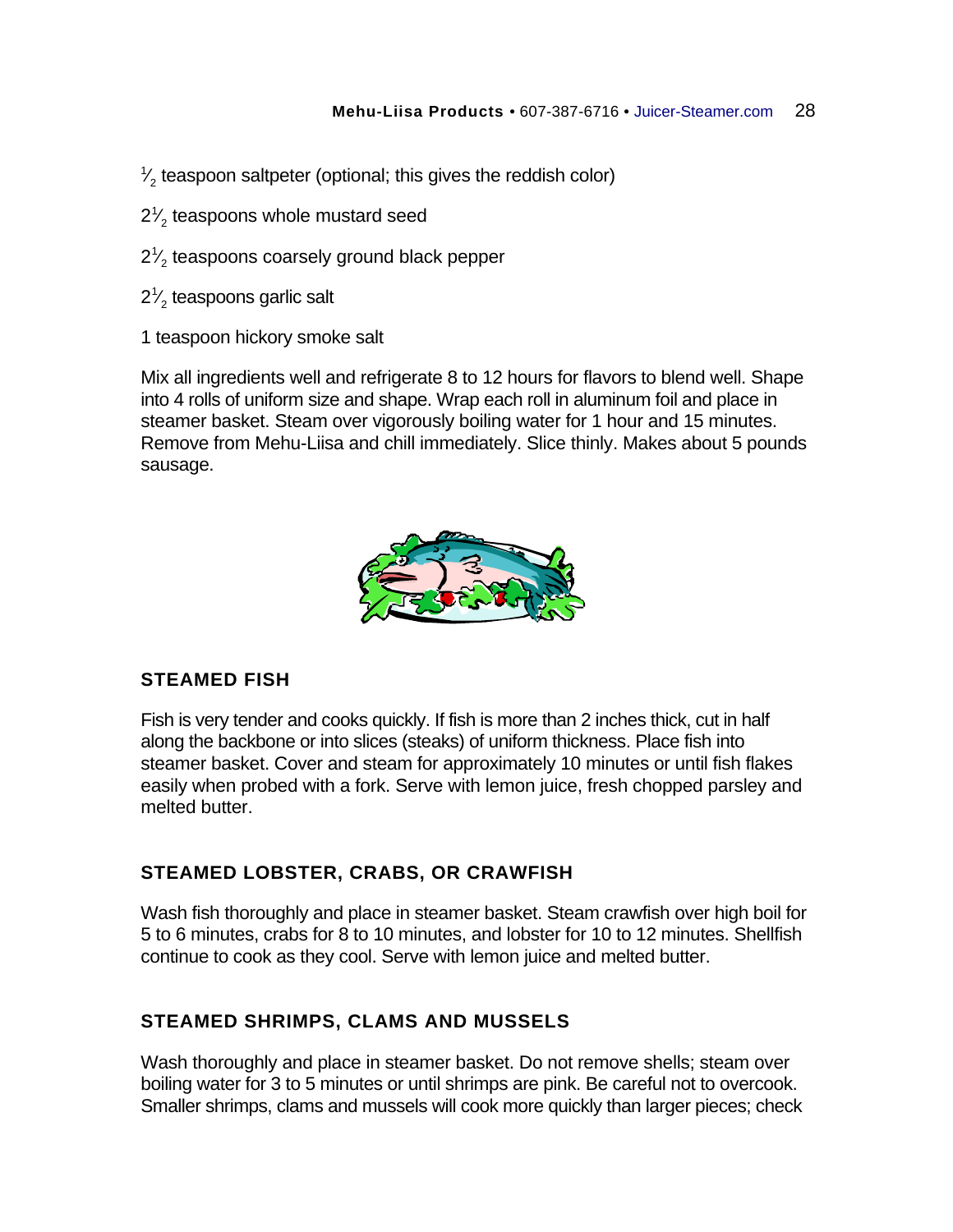to be sure they are cooked before removing from heat. Remove from heat and take lid off.

## **STEAMING PUDDINGS**

Mehu-Liisa is a convenient and easy utensil to use to steam your favorite holiday puddings, fruitcakes, and brown bread. Simply choose your favorite recipe and prepare as usual, but place it in the steamer basket of Mehu-Liisa, steaming it the same length of time as directed in your recipe.

You'll find that the process is so much simpler you'll be tempted to steam foods more often than you ever did in the past.

If you're interested in Oriental foods, Japanese and Chinese cookery requires steaming of buns, bread and cakes. Mehu-Liisa is useful for steaming other Oriental and foreign foods, too.

The following recipes are for some of my favorite steamed puddings.

## **STEAMED PUMPKIN PUDDING**

1 ⁄  $\gamma_{2}'$  cup shortening (part butter)

1 cup brown sugar, firmly packed

1 ⁄  $\frac{\sqrt{4}}{4}$  cup white sugar

1 teaspoon salt

1 teaspoon pumpkin pie spice

1 ⁄  $\mathrm{^{\prime}_{4}}$  teaspoon ginger

2 eggs, beaten

3 ⁄  $\frac{\sqrt{4}}{4}$  cup chopped pecans or walnuts

2 cups sifted all purpose flour

1 1 2 teaspoons baking powder ⁄

1 ⁄  $_{\rm 4}^{\prime}$  teaspoon soda

3 ⁄  $\frac{\sqrt{4}}{4}$  cup canned or cooked and mashed pumpkin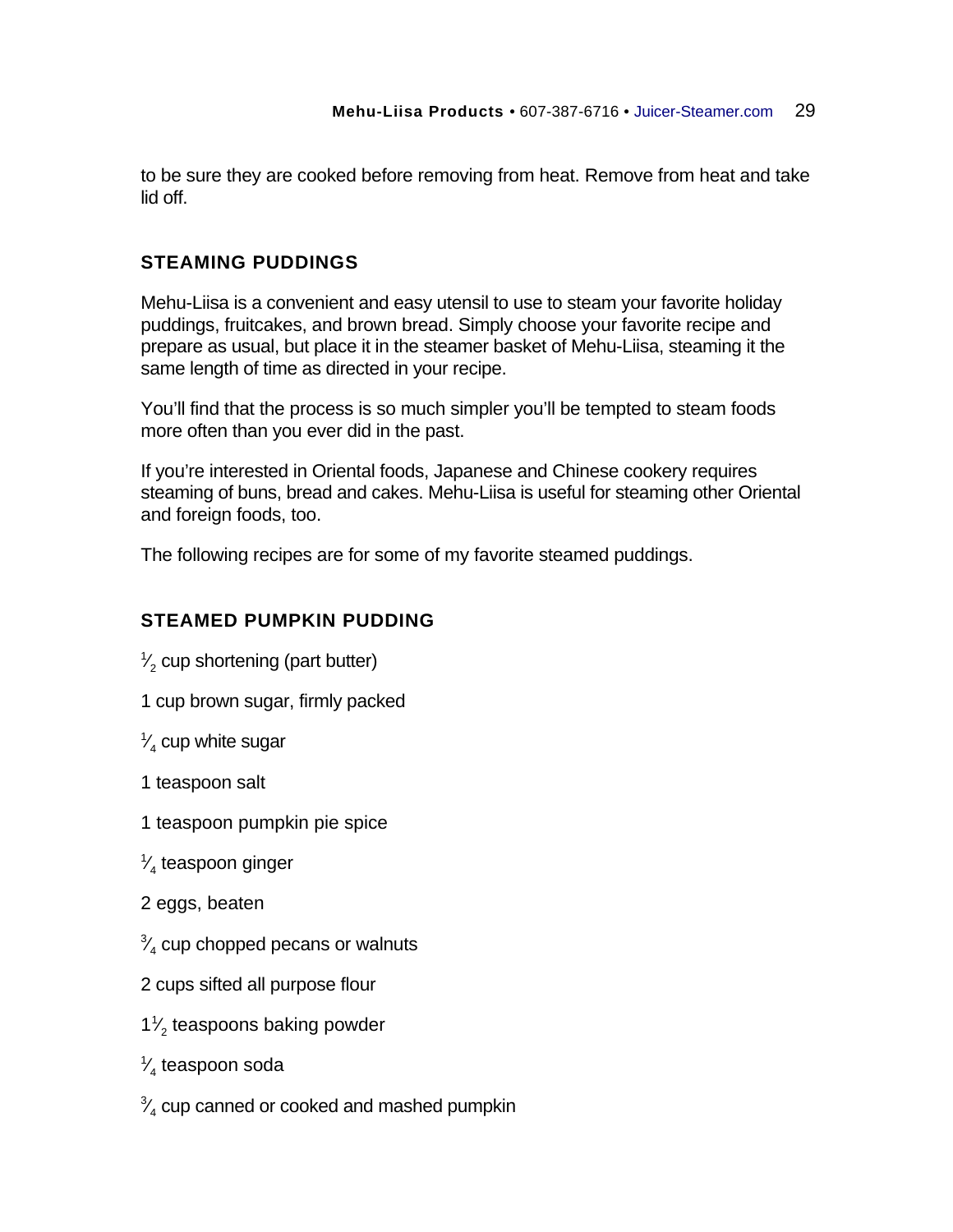1 ⁄  $\frac{\sqrt{4}}{4}$  cup sour cream or light cream

Cream the shortening with the brown sugar and white sugar; add the salt, spice, ginger and eggs; beat well. Stir in the nuts. Sift flour with the baking powder and soda and add to the creamed mixture alternately with the pumpkin and sour cream or light cream; mix well after each addition.

Turn batter into a well greased 2-quart mold and cover top tightly. Set mold in steamer basket. Steam over continuously boiling water for 2 hours. Let stand for 5 minutes before removing from mold. Serve hot with cold whipped cream sauce (recipe next page). Makes 10 to 12 servings.

## **WHIPPED CREAM SAUCE**

Beat 1 egg until frothy, then beat  $\frac{1}{3}$  cup melted butter, 1 $\frac{1}{2}$  cups sifted powdered ⁄ ⁄ sugar, 1 teaspoon vanilla,  $\frac{1}{4}$  teaspoon nutmeg. Carefully fold in 1 cup heavy cream, ⁄ whipped. Refrigerate until ready to use. Stir to blend just before serving.

## **STEAMED CARROT PUDDING**

1 cup all purpose flour

- 1 teaspoon each soda, cinnamon, nutmeg and allspice
- 1 ⁄  $\gamma_{2}'$  teaspoon each cloves and salt

1 cup each fine dry bread crumbs, brown sugar, finely shredded raw carrots, shredded raw potatoes, ground raisins, chopped walnuts, and ground suet

1 tablespoon dark molasses

2 eggs, slightly beaten

Sift flour, measure, and sift again with soda, cinnamon, nutmeg, allspice, cloves and salt into bowl. Stir in the bread crumbs, brown sugar, carrots, potatoes, raisins, walnuts, and suet until ingredients are blended and moistened. Mix in the molasses and eggs until blended. Turn into a buttered 2-quart pudding mold (or 8 individual molds). Place in steamer basket of the Mehu-Liisa, cover and steam over continuously boiling water for 3 hours for the large mold, or  $1\frac{1}{2}$  hours for individual ⁄ modes (check to be sure steamer doesn't run dry). Remove molds from steamer, cool for 10 minutes, remove from mold and serve hot, or wrap when cold and store and freeze. Serve with brown sugar sauce. Makes 8 servings.